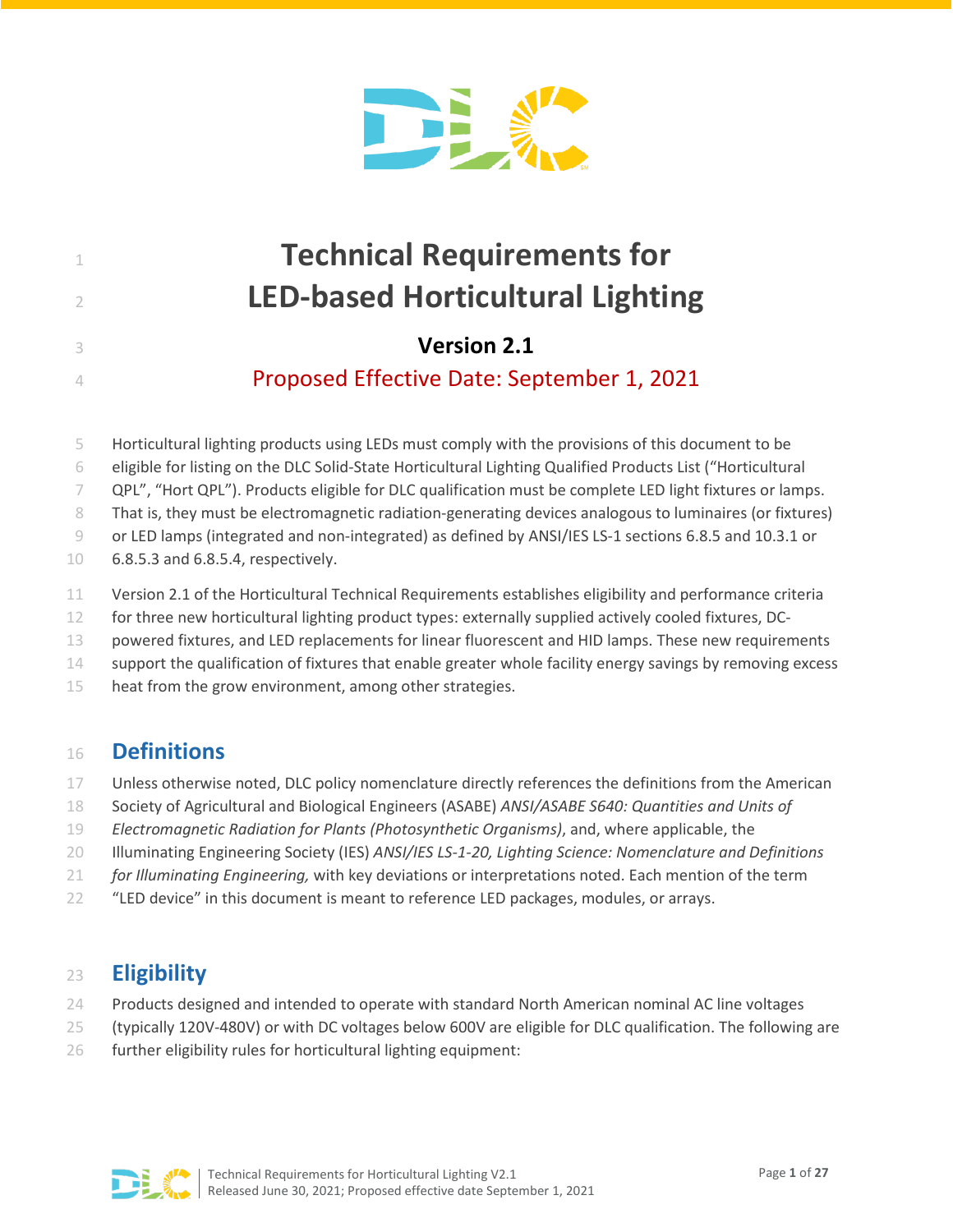| 27<br>28<br>29                                                       | Products that are light engines (analogous to LS-1 section 6.8.5.5) or identified as retrofit kits<br>intended to replace the light sources or other structures within an existing fixture are not<br>eligible for qualification at this time.                                                                                                                                                                                                                                                                                                                                                                                                                                                                                                                                                                                                                                                                                                                                                                                                                         |
|----------------------------------------------------------------------|------------------------------------------------------------------------------------------------------------------------------------------------------------------------------------------------------------------------------------------------------------------------------------------------------------------------------------------------------------------------------------------------------------------------------------------------------------------------------------------------------------------------------------------------------------------------------------------------------------------------------------------------------------------------------------------------------------------------------------------------------------------------------------------------------------------------------------------------------------------------------------------------------------------------------------------------------------------------------------------------------------------------------------------------------------------------|
| 30<br>31                                                             | Fixtures and/or lamps that incorporate light sources other than LED, whether as sole-source or<br>$\bullet$<br>as LED-hybrid fixtures, are not eligible for qualification at this time.                                                                                                                                                                                                                                                                                                                                                                                                                                                                                                                                                                                                                                                                                                                                                                                                                                                                                |
| 32<br>33<br>34                                                       | Products that are dynamically configurable, i.e. having no defined configuration or set of<br>$\bullet$<br>configurations and whose form factor may vary in the grow facility, are not eligible for<br>qualification as an AC product at this time.                                                                                                                                                                                                                                                                                                                                                                                                                                                                                                                                                                                                                                                                                                                                                                                                                    |
| 35<br>36                                                             | Manufacturers must list full and complete model numbers that clearly demonstrate all qualified<br>$\bullet$<br>product options offered.                                                                                                                                                                                                                                                                                                                                                                                                                                                                                                                                                                                                                                                                                                                                                                                                                                                                                                                                |
| 37<br>38<br>39<br>40<br>41<br>42                                     | "Full and complete model numbers" means model numbers that include all<br>$\circ$<br>performance-affecting and non-performance-affecting variations offered, and that do<br>not omit any option that is available to customers in the market. In general, options that<br>do not affect the performance of the product can be submitted as a single model<br>number, and the multiple options can be denoted by bracketing them in the model<br>number.                                                                                                                                                                                                                                                                                                                                                                                                                                                                                                                                                                                                                |
| 43<br>44<br>45<br>46<br>47<br>48<br>49<br>50<br>51<br>52<br>53<br>54 | For example, a product that has multiple exterior paint color options or mounting<br>$\bigcirc$<br>options that do not affect performance may include all color and mounting options in<br>brackets (e.g. "[WH, BLK, SLV, GRY]") within a single model number. Low and high<br>voltage options may be submitted as a single model number (e.g. "ABC 300 [120V-277V,<br>347V-480V] WH") with the worst-case performance reported. Multiple driver variations<br>may be included in single product applications, as noted above, and listed in a single<br>model number, as long as they perform nominally the same. If the drivers perform<br>nominally differently - that is, they are not presented to customers as having the same<br>performance other than voltage input and result in different ordering codes - then the<br>unique drivers must be listed in separate model numbers. Options that affect the flux<br>output, presence or lack of dimming capabilities, or spectral tuning options cannot be<br>bracketed and submitted as a single model number. |
| 55<br>56<br>57<br>58<br>59<br>60                                     | DLC reviewers may check web listings and other marketing materials and reserve the<br>right to request additional information to demonstrate the full and complete model<br>number. A lack of clarity in model numbers will result in delayed application processing;<br>misrepresentation of model numbers discovered outside the application process will<br>generally be considered a violation of the DLC program and trademark rules and may<br>result in delisting.                                                                                                                                                                                                                                                                                                                                                                                                                                                                                                                                                                                              |
| 61<br>62<br>63                                                       | Each model number may only represent the fixture/lamp under a single brand. If the<br>$\bigcirc$<br>fixture/lamp can be sold under multiple brands, model numbers must be listed<br>separately for each brand.                                                                                                                                                                                                                                                                                                                                                                                                                                                                                                                                                                                                                                                                                                                                                                                                                                                         |
| 64                                                                   |                                                                                                                                                                                                                                                                                                                                                                                                                                                                                                                                                                                                                                                                                                                                                                                                                                                                                                                                                                                                                                                                        |

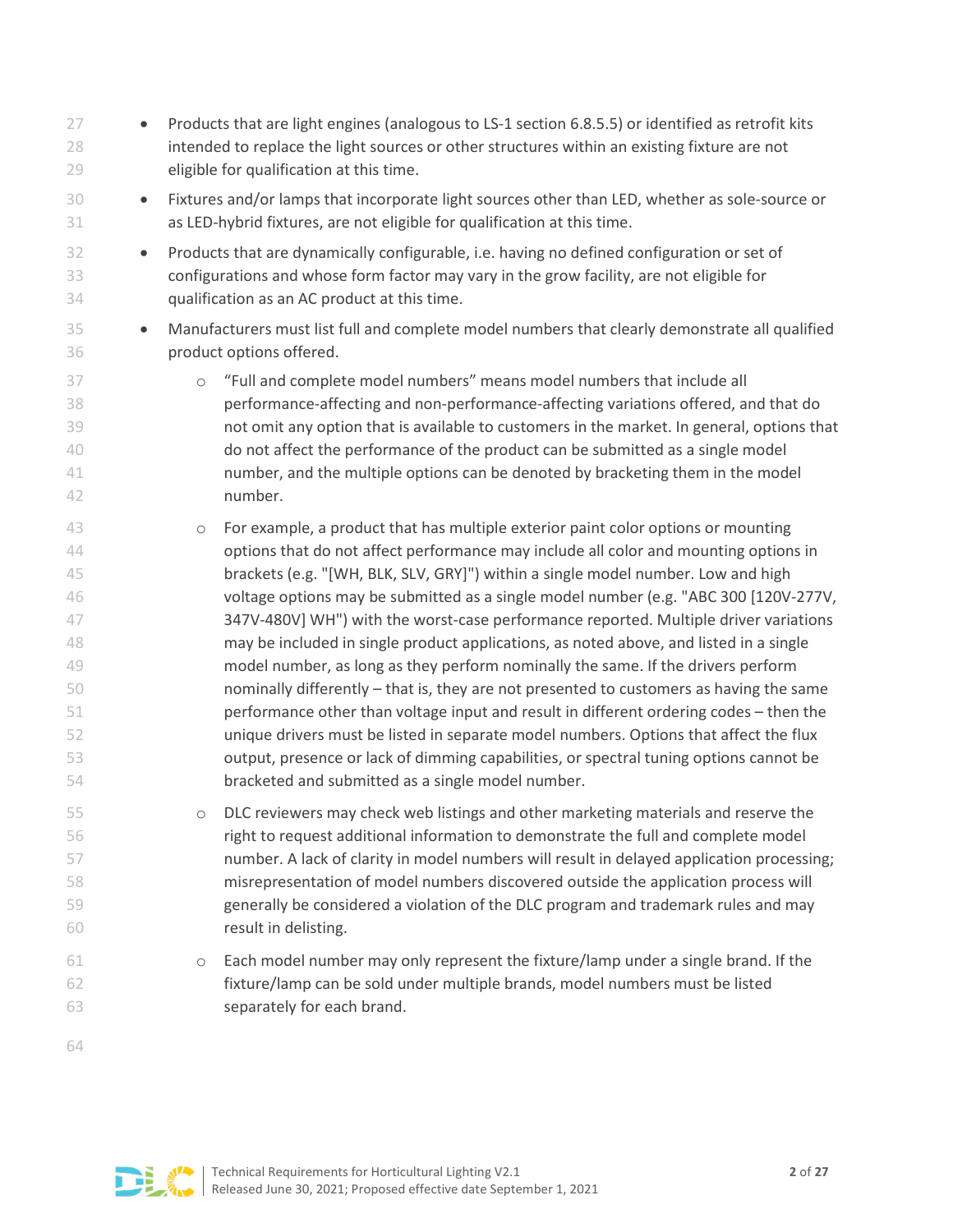# <sup>65</sup> **Testing Methods and Requirements**

- 66 The DLC Technical Requirements for LED-based Horticultural Lighting are as follows. Details explaining
- 67 each item follow **[Table 1](#page-2-0)**.

### <span id="page-2-0"></span>68 **Table 1: DLC Horticultural Lighting Technical Requirements**

| <b>Parameter/Attribute/Metric</b>                                                                                                                                  | <b>Requirement</b>                 | <b>Requirement</b><br><b>Type</b> | <b>Method of</b><br><b>Measurement/Evaluation</b>                                                                         |
|--------------------------------------------------------------------------------------------------------------------------------------------------------------------|------------------------------------|-----------------------------------|---------------------------------------------------------------------------------------------------------------------------|
| <b>Photosynthetic Photon Flux</b><br>$(\Phi_{\rm p}$ or PPF)<br>$(\mu \text{mol} \times \text{s}^{-1})$                                                            | n/a                                | Reported                          | (ANSI/IES LM-79)<br>400-700nm range, with 400-<br>500nm, 500-600nm, and<br>600-700nm bins reported<br>alongside the total |
| <b>Far-Red Photon Flux</b><br>$(\Phi_{p,fr}$ or PF <sub>FR</sub> )<br>$(\mu \text{mol} \times \text{s}^{-1})$                                                      | n/a                                | Reported                          | (ANSI/IES LM-79)<br>700-800nm range                                                                                       |
| <b>Photon Flux</b><br>(PF <sub>PBAR</sub> )<br>$(\mu \text{mol} \times \text{s}^{-1})$                                                                             | n/a                                | Reported<br>(Optional)            | (ANSI/IES LM-79)<br>280-800nm range                                                                                       |
| <b>Spectral Quantum</b><br><b>Distribution</b><br>(SQD)<br>$(\mu \text{mol} \times \text{S}^{-1} \times \text{nm}^{-1})$                                           | n/a                                | Reported                          | (ANSI/IES LM-79)<br>(ANSI/IES TM-33-18)<br>400-800nm range                                                                |
| <b>Photosynthetic Photon</b><br><b>Intensity Distribution</b><br>(I <sub>P</sub> or PPID)<br>$(\mu \text{mol} \times \text{S}^{-1} \times \text{S} \text{r}^{-1})$ | n/a                                | Reported                          | (ANSI/IES LM-79)<br>(ANSI/IES TM-33-18)<br>400-700nm range                                                                |
| <b>Photosynthetic Photon</b><br>Efficacy $1$<br>(K <sub>p</sub> or PPE)<br>$(\mu \text{mol} \times \text{J}^{-1})$                                                 | $\geq$ 1.90 µmol × J <sup>-1</sup> | Required/<br>Threshold            | (ANSI/IES LM-79)<br>400-700nm range                                                                                       |
| <b>Photon Efficacy</b><br>$(PE_{PBAR})$<br>$(\mu \text{mol} \times \text{J}^{-1})$                                                                                 | n/a                                | Reported<br>(Optional)            | (ANSI/IES LM-79)<br>280-800nm range                                                                                       |

<span id="page-2-1"></span><sup>1</sup> DC-powered fixtures must meet the PPE threshold requirement at their AC de-rated PPE value. See "Special Considerations for DC-Powered Fixtures" for more information on AC de-rating.

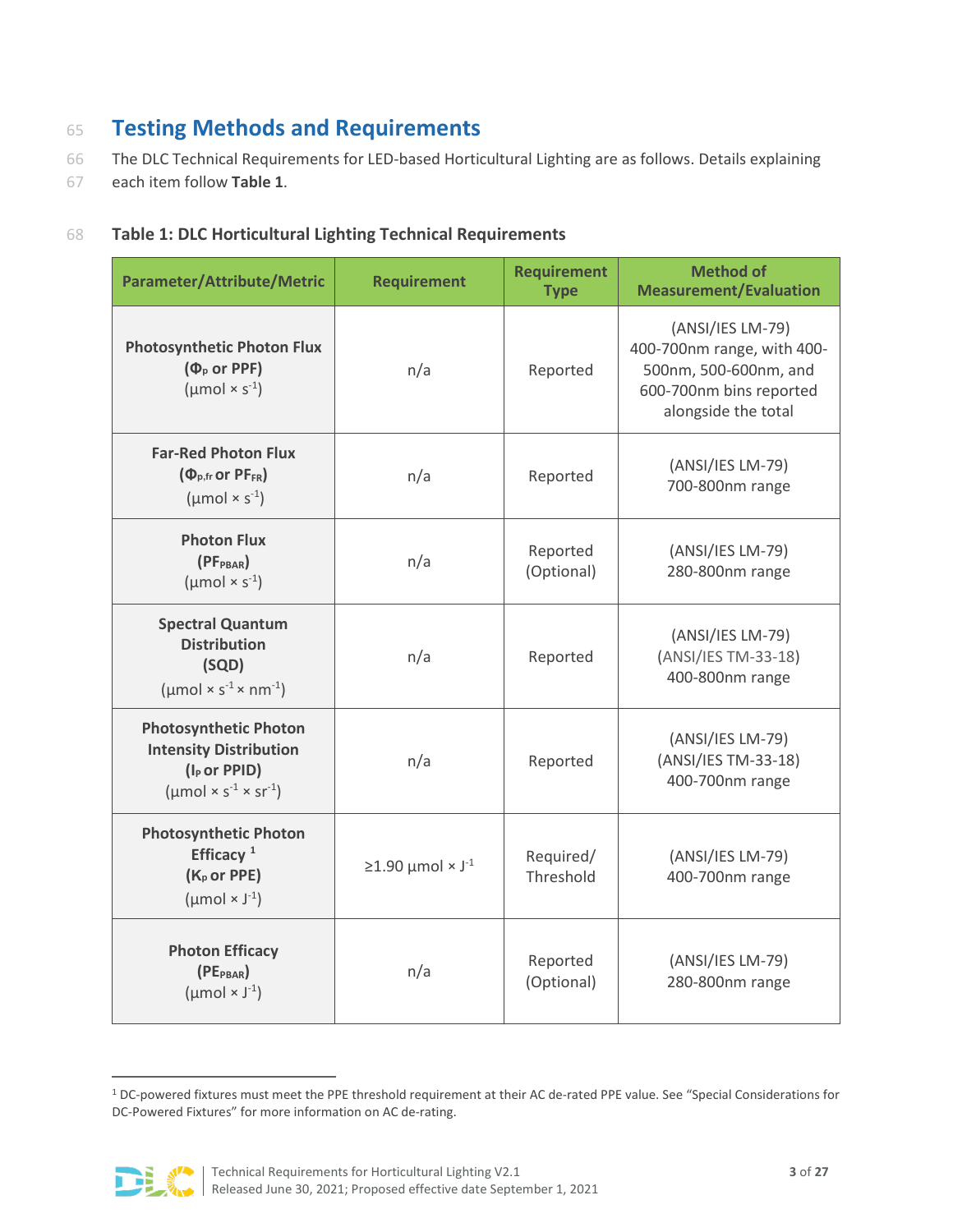| <b>Parameter/Attribute/Metric</b>                                         | <b>Requirement</b>                                                                      | <b>Requirement</b><br><b>Type</b> | <b>Method of</b><br><b>Measurement/Evaluation</b>                                                                                                                                       |
|---------------------------------------------------------------------------|-----------------------------------------------------------------------------------------|-----------------------------------|-----------------------------------------------------------------------------------------------------------------------------------------------------------------------------------------|
| <b>Photon Flux Maintenance,</b><br>Photosynthetic<br>(PFM <sub>P</sub> )  | $Q_{90} \ge 36,000$ hours                                                               | Required/<br>Threshold            | (ANSI/IES LM-80 / IES TM-21<br>or IES LM-84 / IES TM-28)<br>400-700nm range,<br>fixture technical specification<br>sheet, and In-Situ<br><b>Temperature Measurement</b><br>Test (ISTMT) |
| <b>Photon Flux Maintenance,</b><br><b>Far-Red</b><br>(PFM <sub>FR</sub> ) | Report time to Q90                                                                      | Reported                          | (ANSI/IES LM-80 / IES TM-21<br>or IES LM-84 / IES TM-28)<br>700-800nm range                                                                                                             |
| <b>Driver Lifetime</b>                                                    | ≥50,000 hours                                                                           | Required/<br>Threshold            | Driver technical specification<br>sheet, fixture technical<br>specification sheet, and In-<br>Situ Temperature<br>Measurement Test (ISTMT)                                              |
| <b>Fan Lifetime</b>                                                       | ≥50,000 hours                                                                           | Required/<br>Threshold            | Fan technical specification<br>sheet, fixture technical<br>specification sheet                                                                                                          |
| <b>Warranty</b>                                                           | Fixtures: ≥5 years<br>Lamps: ≥3 years                                                   | Required/<br>Threshold            | Legal warranty terms &<br>conditions                                                                                                                                                    |
| <b>Power Factor</b><br>(PF)                                               | $\geq 0.9$                                                                              | Required/<br>Threshold            | Benchtop electrical testing<br>or ANSI/IES LM-79                                                                                                                                        |
| <b>Total Harmonic Distortion,</b><br><b>Current</b><br>(THDi)             | ≤20%                                                                                    | Required/<br>Threshold            | Benchtop electrical testing or<br>ANSI/IES LM-79                                                                                                                                        |
| <b>Safety Certification</b>                                               | <b>Horticultural Lighting</b><br>designation by OSHA<br>NRTL or SCC-<br>recognized body | Required/<br>Threshold            | <b>ANSI/UL 8800</b><br>(ANSI/CAN/UL 8800)                                                                                                                                               |

69

70

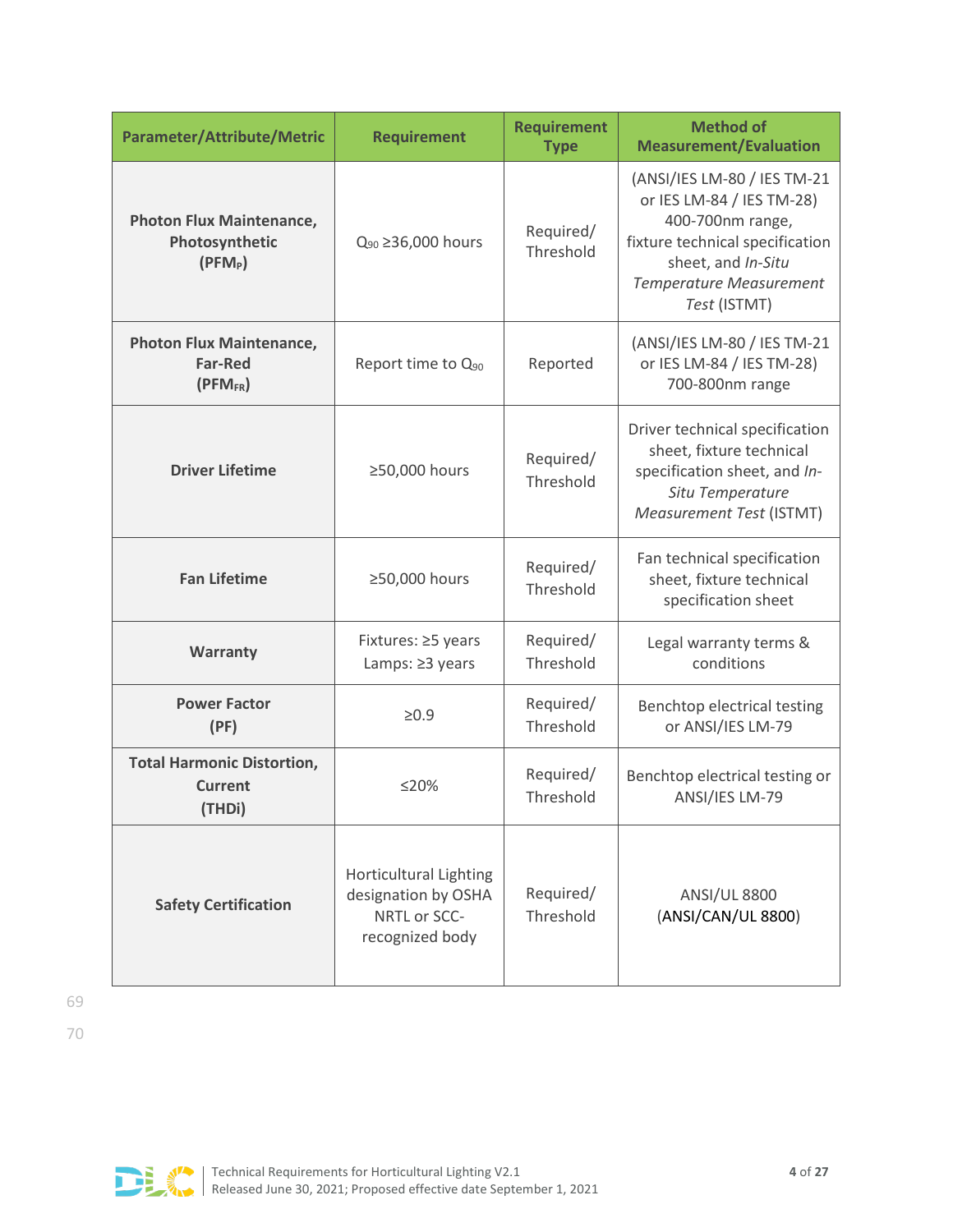# **Output Characteristics**

 The DLC requires testing and reporting of the following characteristics for the output of horticultural lighting devices.

 $74 \cdot P$  **Photosynthetic Photon Flux (** $\Phi$ **p** or PPF), ( $\mu$ mol  $\times$  s<sup>-1</sup>) This is the total output of the product over the specific range of wavelengths defined by ANSI/ASABE S640 for PPF (400-700nm). This metric is an integrated value for the entire fixture and contains no spectral or directional information. The DLC Horticultural QPL reports on both the total and ~100nm-wide "bins" of flux within this range to allow end users to understand the fixture's relative proportions. Test information must provide output in these ranges specifically, in addition to the total 400-700nm output. • **Far-Red Photon Flux (Φ<sub>p,fr</sub> or PF<sub>FR</sub>), (μmol × s<sup>-1</sup>)</del>**  This is the output of the product over the "far-red" band defined by ANSI/ASABE S640 (700- 83 800nm). This metric is an integrated value for the entire fixture and contains no spectral or 84 directional information. This metric is reported only and does not have a qualifying threshold. The DLC Horticultural QPL reports on the total flux of this 100nm-wide band separately for end **users' informational needs.** 87 • **Photon Flux (PF<sub>PBAR</sub>), (µmol × s<sup>-1</sup>)** 88 This is the output of the product over a plant's "photobiologically active radiation" (PBAR) wavelength range (280-800nm). This metric is an integrated value for the entire fixture and contains no spectral or directional information. This metric is optionally reported only and does not have a qualifying threshold. The DLC Horticultural QPL reports on the total flux of this PBAR band specifically for end users' 93 informational needs. PF $_{PBAR}$  is intended to convey UV, PAR, and FR radiation, which are often 94 associated with photomorphological effects in plants. PF<sub>PBAR</sub> is not an ASABE S640 defined term and is not required for DLC qualification, though it can be reported and listed if desired by applicants. **• Photon Efficacy (PE<sub>PBAR</sub>), (µmol × J<sup>-1</sup>)**  This is the output of the product over a plant's "photobiologically active radiation" (PBAR) band (280-800nm) divided by the total electrical input watts to the fixture, including any other ancillary loads (controllers, sensors, cooling fans, etc.) used within the lighting system. This metric is an integrated value for the entire fixture and contains no spectral or directional information. This metric is optionally reported only and does not have a qualifying threshold. The DLC Horticultural QPL reports on the total flux of this PBAR band specifically for end users' informational needs. PE<sub>PBAR</sub> is intended to convey luminaire efficacy in converting electrical energy into UV, PAR, and FR radiation, which are often associated with photomorphological 106 effects in plants. PE<sub>PBAR</sub> is not an ASABE S640 defined term and is not required for DLC qualification, though it can be reported and listed if desired by applicants. 

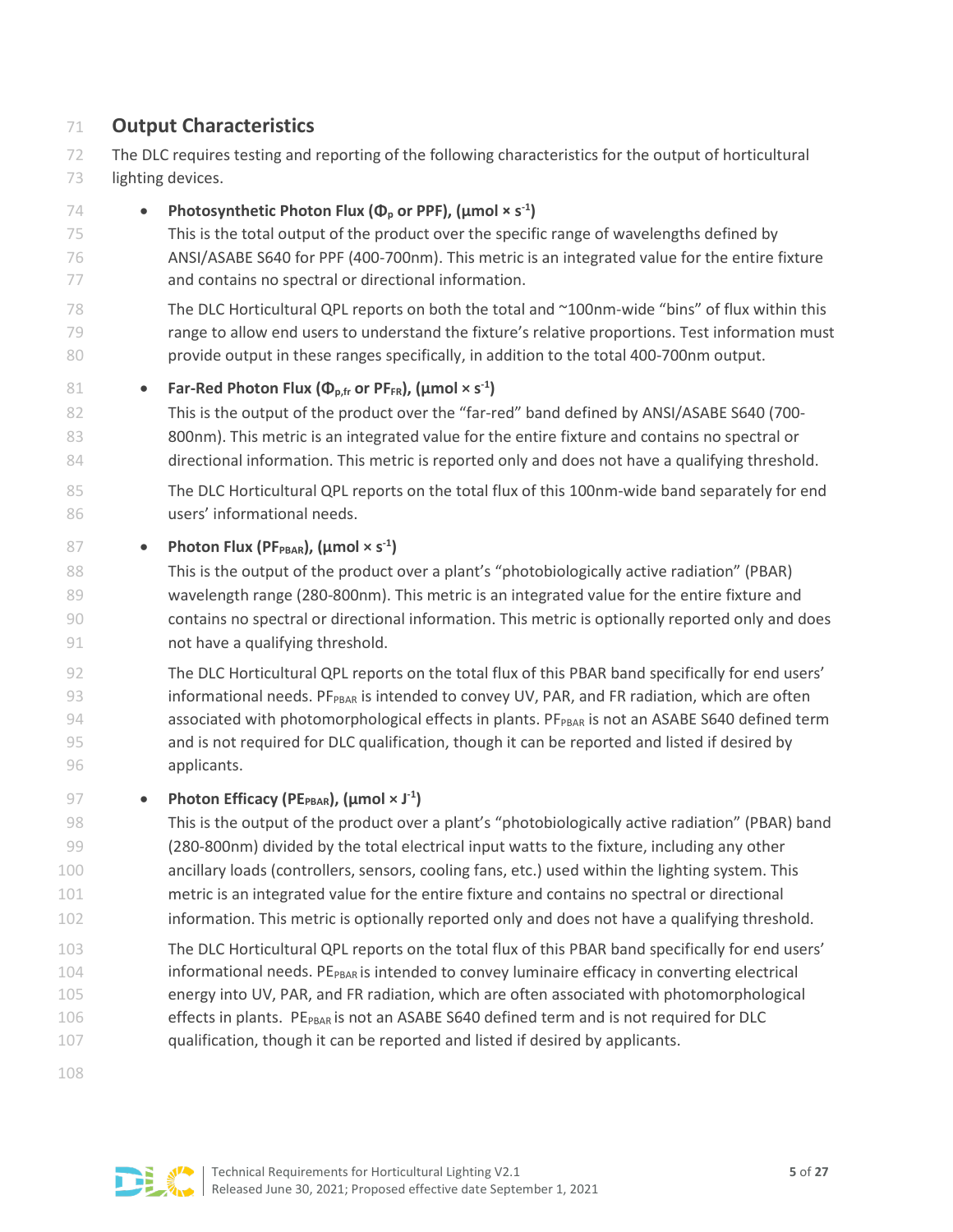• **Spectral Quantum Distribution (SQD), (µmol × s-1 × nm-1 )** This is the distribution of photon flux per photon wavelength over the photosynthetic and far- red range of wavelengths defined by ANSI/ASABE S640 (400-800nm). The DLC will also accept 112 the distribution of photon flux per photon wavelengths over the PBAR range (280-800nm). 113 When reporting either of the optional PBAR metrics (i.e.  $PF_{PBA}$  and  $PE_{PBAR}$ ), distribution of 114 photon flux over the PBAR range is required. This distribution is measured and reported as integrated in all directions from the fixture and contains no granular directional information 116 itself. This distribution must be measured and reported from an appropriately accredited facility. An image of this distribution must be submitted within the application in a .jpg graphical file format, at a size of 300x300 pixels or larger. This image will be accessible to users on the QPL. The DLC intends to utilize the required .xml file per ANSI/IES TM-33-18 to generate these images **in the future.**  Please refer to the [TM-33-18 Reporting and Photometric/Spectral Reporting](#page-24-0) Alternatives section for additional information. • **Photosynthetic Photon Intensity Distribution (I<sub>P</sub> or PPID), (µmol**  $\times$  **s<sup>-1</sup>**  $\times$  **sr<sup>-1</sup>)**  This is the distribution of photosynthetic photon intensity per unit solid angle leaving the fixture. This distribution is measured and reported as integrated for all wavelengths across the 400- 700nm range leaving the fixture and contains no spectral distribution information itself. This distribution must be measured and reported from an appropriately accredited facility. An image of this distribution is to be submitted within the application in a .jpg graphical file format, at a size of 300x300 pixels or larger. This image will be accessible to users on the QPL. The DLC intends to utilize the required .xml file per ANSI/IES TM-33-18 to generate these images in the future. Please refer to the [TM-33-18 Reporting and Photometric/Spectral Reporting Alternatives](#page-24-0) section for additional information. *Note: The DLC will no longer accept distribution data that are developed through in-house assessments. Products that were qualified prior to the V2.0 effective date must provide TM-33- 18 documents by December 31, 2021, to requalify to the V2.0 Technical Requirements, or the products will be delisted.*

# **Efficacy**

- The DLC requires testing and reporting of photosynthetic photon efficacy (PPE), which is the output of
- the fixture over the specific range of wavelengths defined by ANSI/ASABE S640 for PPF (400-700nm),
- 142 divided by the total electrical input watts to the fixture, including any other ancillary loads (controllers,
- 143 sensors, cooling fans, etc.) used within the lighting system.
- 144 All products are required to have a PPE of  $\geq 1.90$  µmol  $\times$  J<sup>-1</sup>. In both submitted applications and under
- 145 surveillance testing, the DLC allows an absolute tolerance of -5% to this threshold value. The result of
- 146 this is the DLC's acceptance of any test report showing an efficacy of 1.81  $\mu$ mol  $\times$  J<sup>-1</sup> or higher, and the
- 147 disqualification of any product, either during submission or surveillance testing, with a test report

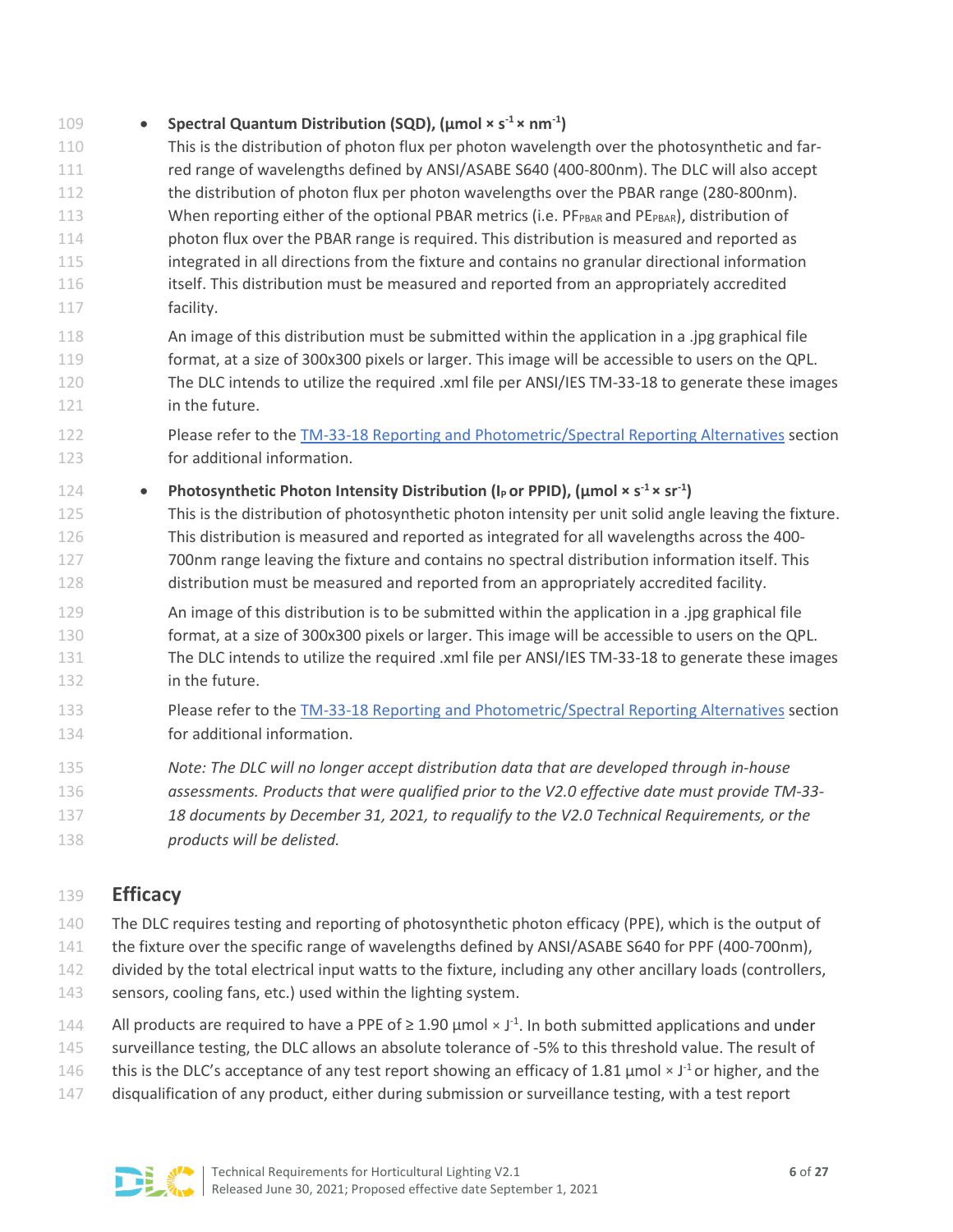- 148 showing an efficacy less than 1.81  $\mu$ mol  $\times$  J<sup>-1</sup>, at any point in the product's specified operating voltage
- 149 range. All evaluations and listings of this measurement will be rounded to the nearest hundredth.
- 150 If a product contains multiple drivers:

| 151 | All driver specification sheets must be provided.<br>$\bullet$                                                |
|-----|---------------------------------------------------------------------------------------------------------------|
| 152 | For each unique driver used, manufacturers must provide electrical testing to document which<br>$\bullet$     |
| 153 | driver variation results in the overall minimum $K_p$ (PPE) or worst-case driver efficiency, as well as       |
| 154 | which variation results in the overall worst-case power quality (THDi and PF).                                |
| 155 | This testing must include the input current and wattage; the output voltage, current,<br>$\circ$              |
| 156 | and wattage; and the THDi and PF for each driver, at each nominal input voltage.                              |
| 157 | In-house (i.e. non-accredited lab) benchtop electrical testing is sufficient for<br>$\circ$                   |
| 158 | demonstrating the driver variation that yields the overall minimum K <sub>o</sub> (PPE) and                   |
| 159 | minimum power quality at the applicable loading conditions and at the applicable input                        |
| 160 | voltages.                                                                                                     |
| 161 | From this electrical characterization testing, the product and conditions representing<br>$\circlearrowright$ |
| 162 | worst-case efficacy must undergo formal whole-fixture LM-79 testing by an accredited                          |
| 163 | testing lab.                                                                                                  |
| 164 | For questions about testing requirements for family grouping applications, please refer<br>$\circ$            |
| 165 | to the Family Grouping Application Requirements for LED-based Horticultural Lighting.                         |
| 166 | Drivers that result in explicitly different nominal fixture performance (for example, a driver<br>$\bullet$   |
| 167 | change that results in different flux output by the product, determined at the DLC's discretion)              |
| 168 | are not permissible variations within a single model number and are required to submit a family               |
| 169 | grouping application for QPL listing. If alternate driver variations result in different input                |
| 170 | wattage, worst-case will be published on the QPL.                                                             |
| 171 | Please refer to the Family Grouping Application Requirements for LED-based<br>$\circ$                         |
| 172 | Horticultural Lighting for specific testing and reporting requirements for product                            |
| 173 | families.                                                                                                     |
|     |                                                                                                               |

### **Long-Term Performance**

175 The DLC requires the following performance data to characterize the long-term performance of the fixture:

- **Flux Maintenance, Φ<sup>p</sup> (PPF) and Φp,fr (PFFR)**
- This is a characterization of the ability of the device to maintain its output within the given parameters over time. Given that device output of interest is measured in quanta of photons, and not in lumens, the DLC will use the general engineering term for quanta, "Q", instead of the more-familiar "L" prefix used within general illumination applications.
- 182 o The DLC requires either LED device-level or whole-fixture testing and projections in accordance with the (LM-80 and TM-21) or (LM-84 and TM-28) industry standards 184 sufficient for a  $Q_{90}$  of  $\geq 36,000$  hours within the  $\Phi_{p}$  (PPF) range (400-700nm).

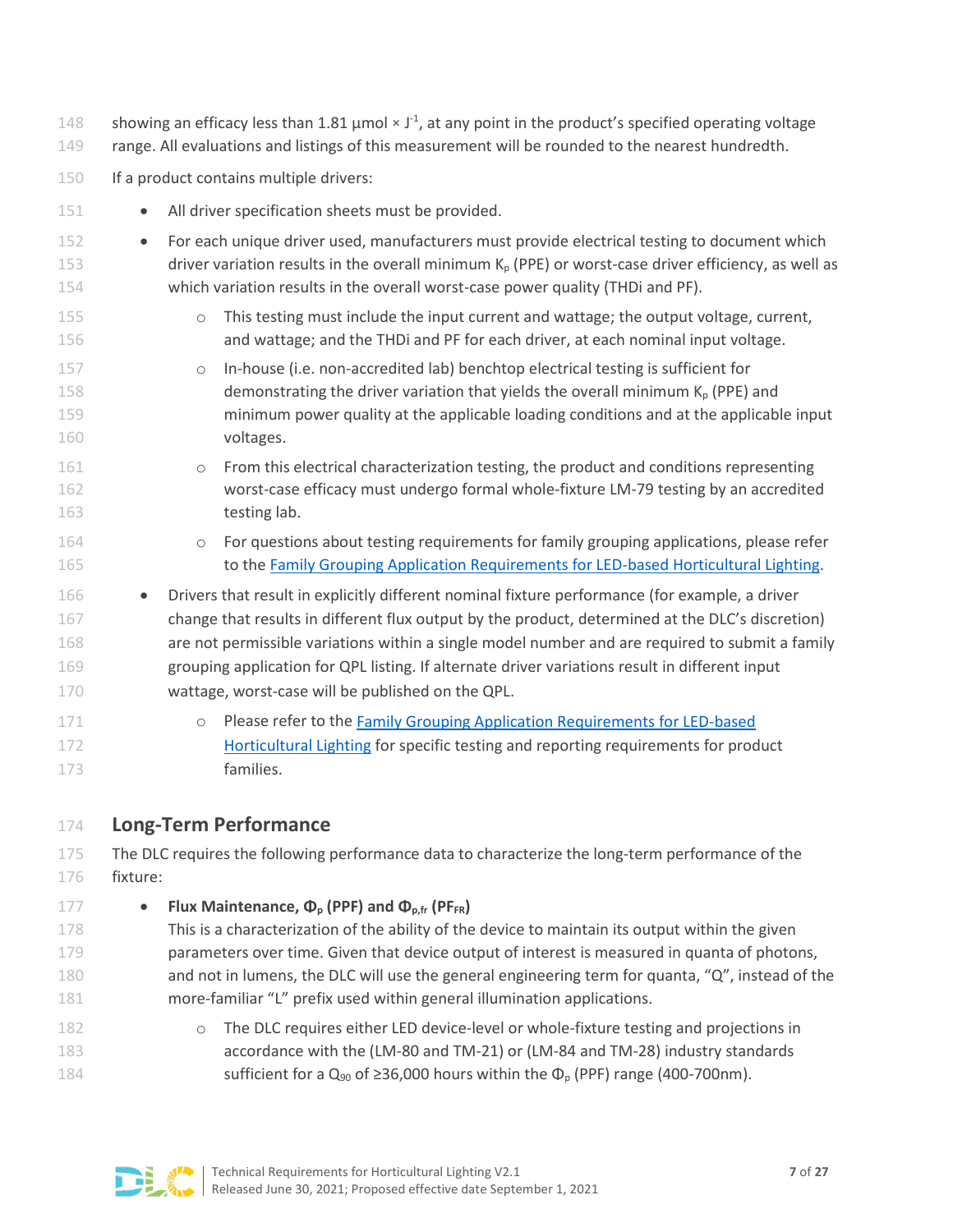| 185<br>186 |                     | The " $Q$ " in the $Q_{90}$ value is based strictly on the value shown in cell I42 of the<br>ENERGY STAR TM-21 calculator or cell I45 of the ENERGY STAR TM-28 calculator. |
|------------|---------------------|----------------------------------------------------------------------------------------------------------------------------------------------------------------------------|
| 187        | $\circ$             | All TM-21 or TM-28 projections must be made at the maximum ambient temperature on                                                                                          |
| 188        |                     | the fixture's specification sheet. See In-Situ Temperature Measurement Testing (ISTMT)                                                                                     |
| 189        |                     | information below for additional details. All temperature values shall be reported in                                                                                      |
| 190        |                     | degrees Celsius.                                                                                                                                                           |
| 191        | $\circlearrowright$ | The DLC requires testing and projections to report $Q_{90}$ for the $\Phi_{p,fr}$ (PF <sub>FR</sub> ) range of 700-                                                        |
| 192        |                     | 800nm, but does not make determinations or qualifications based on this data. Please                                                                                       |
| 193        |                     | see a description of PFM <sub>FR</sub> -specific testing requirements in the "For fixtures using                                                                           |
| 194        |                     | multiple types of LEDs" section below.                                                                                                                                     |
| 195        | $\circlearrowright$ | To support PFM <sub>P</sub> and PFM <sub>FR</sub> projections, LM-80/LM-84 information must be provided for                                                                |
| 196        |                     | both the 400-700nm and the 700-800nm range.                                                                                                                                |
| 197        |                     | All new product submissions using the LM-80/TM-21 approach are required to                                                                                                 |
| 198        |                     | provide LM-80 data in appropriate (PPF, PFFR) units, measured as such at all time                                                                                          |
| 199        |                     | points in the LM-80 procedure. The DLC reserves the right to request additional                                                                                            |
| 200        |                     | information for all reports referring to "photon flux" that are ambiguous (based                                                                                           |
| 201        |                     | on product SQD) about the division of said flux between the PPF and PFFR                                                                                                   |
| 202        |                     | categories to determine approval.                                                                                                                                          |
| 203        |                     | Products qualified with non-PPF units that were converted into PPF                                                                                                         |
| 204        |                     | units during the provisional period (i.e. prior to V1.2) will be required to                                                                                               |
| 205        |                     | provide LM-80 data in appropriate units to requalify under the V2.0                                                                                                        |
| 206        |                     | <b>Technical Requirements.</b>                                                                                                                                             |
| 207        |                     | Provisionally qualified products will be allowed to update their listings<br>$\overline{\phantom{m}}$                                                                      |
| 208        |                     | to remove any caveats by submitting actual data by December 2021.                                                                                                          |
| 209        |                     | The DLC will process these update applications through the month of                                                                                                        |
| 210        |                     | December 2021.                                                                                                                                                             |
| 211        |                     | Products may not be qualified and listed on the QPL without long-term<br>٠                                                                                                 |
| 212        |                     | performance data for flux degradation. Products that use LEDs for which no LM-                                                                                             |
| 213        |                     | 80 data is available are required to undergo LM-84 testing for TM-28                                                                                                       |
| 214        |                     | projections.                                                                                                                                                               |
| 215        | $\circ$             | In-Situ Temperature Measurement Testing (ISTMT):                                                                                                                           |
| 216        |                     | ISTMTs must be conducted and provided for the hottest LED in the fixture, and<br>٠                                                                                         |
| 217        |                     | LED-device level drive current must be reported.                                                                                                                           |
| 218        |                     | ISTMTs must be conducted and reported in the same manner as thermal testing<br>٠                                                                                           |
| 219        |                     | for safety certification. Specifically, applicants must report the operating                                                                                               |
| 220        |                     | temperature of the LED at the fixture's highest rated ambient temperature                                                                                                  |
| 221        |                     | within the ISTMT report. This must be done in accordance with acceptable                                                                                                   |
| 222        |                     | procedures from safety certification standards for measuring and projecting                                                                                                |
| 223        |                     | operating temperatures. For example, if a fixture is rated for operation at 40°C                                                                                           |
| 224        |                     | ambient, ISTMTs are not accepted if they only show the temperature of the LED                                                                                              |
| 225        |                     | when measured during a 25°C ambient condition. In this example, appropriate                                                                                                |

<span id="page-7-0"></span>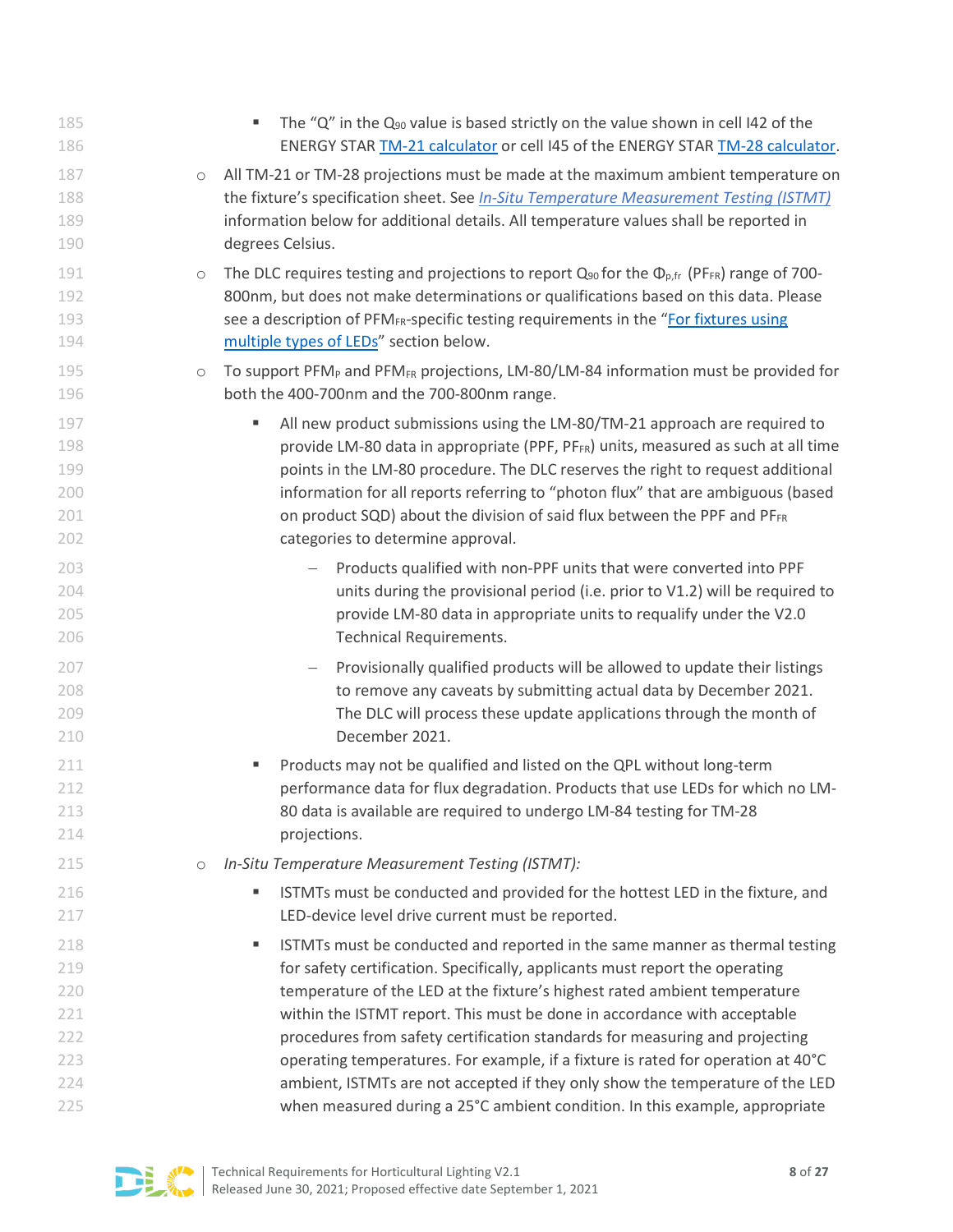<span id="page-8-0"></span>

| 226 | steps must be taken to characterize the LED operating temperature when the<br>fixture is in a 40°C ambient environment, as defined by the thermal portions of |
|-----|---------------------------------------------------------------------------------------------------------------------------------------------------------------|
| 227 |                                                                                                                                                               |
| 228 | the relevant safety standards.                                                                                                                                |
| 229 | For fixtures using multiple types of LEDs:<br>$\bigcirc$                                                                                                      |
| 230 | LM-80 reports (if being used instead of whole-fixture LM-84 data) must be                                                                                     |
| 231 | provided for each type of LED device present in the fixture.                                                                                                  |
| 232 | For DLC evaluations, LED "type" is differentiated by the nominal output                                                                                       |
| 233 | of the LED device or the manufacturer of that LED device. For example,                                                                                        |
| 234 | a fixture incorporating four different LEDs, with nominal emissions of                                                                                        |
| 235 | 440nm, 660nm, 730nm, and a 5000K "white", is required to provide                                                                                              |
| 236 | four LM-80s and associated information for TM-21 projections,                                                                                                 |
| 237 | corresponding to each of these nominal designations. Some limited                                                                                             |
| 238 | cross-applicability of LM-80 data is allowed within phosphor-converted                                                                                        |
| 239 | white LEDs of the same series; see LM-80 applicability information                                                                                            |
| 240 | below.                                                                                                                                                        |
| 241 | ISTMT testing must be provided on the hottest of each LED type (for example,<br>٠                                                                             |
| 242 | the hottest blue, white, and red LED in the fixture, respectively).                                                                                           |
| 243 | Maximum LED drive current must be reported for each LED type.<br>٠                                                                                            |
| 244 | For PFM <sub>P</sub> (400-700nm), each LED type present in the fixture that has at least<br>٠                                                                 |
| 245 | 25% of its per-device flux in the PPF range must independently meet the $Q_{90} \ge$                                                                          |
| 246 | 36,000 hours requirement, as shown by a TM-21 calculation. The DLC does not                                                                                   |
| 247 | require device-level SQD data from applicants and will typically accept the                                                                                   |
| 248 | applicant's descriptions of a device's relative PPF while reserving the right to                                                                              |
| 249 | request explanation.                                                                                                                                          |
| 250 | The DLC requires calculated PFM <sub>FR</sub> for all fixtures with a PF <sub>FR</sub> output that is equal<br>٠                                              |
| 251 | to or greater than 5% of the fixture's flux from 400-800nm. For PFM <sub>FR</sub> (700-                                                                       |
| 252 | 800nm), each LED type present in the fixture that has at least 25% of its per-                                                                                |
| 253 | device flux in the PF <sub>FR</sub> range must report its $Q_{90}$ duration in hours. The DLC does                                                            |
| 254 | not require device-level SQD data from applicants and will typically accept the                                                                               |
| 255 | applicant's descriptions of a device's relative PFFR, while reserving the right to                                                                            |
| 256 | require explanation. There is no threshold performance requirement across this                                                                                |
| 257 | far-red range; it is a reported value only.                                                                                                                   |
| 258 | LM-80 applicability:<br>$\circlearrowright$                                                                                                                   |
| 259 | For phosphor-converted "white" LEDs within the ANSI nominal chromaticity                                                                                      |
| 260 | range, the DLC follows the ENERGY STAR Requirements for the Use of LM-80                                                                                      |
| 261 | Data published September 2017. Consistent with the ENERGY STAR                                                                                                |
| 262 | requirements, for narrow-band emitters, the DLC generally requires an LM-80                                                                                   |
| 263 | for each distinct nominal product offered by an LED device manufacturer.                                                                                      |
| 264 | Devices of the same type but with different optical codes for beam spread are                                                                                 |
| 265 | allowed to cross-apply LM-80 testing. This also applies to products that are in                                                                               |
| 266 | the same series with differences in nomenclature due to marketing changes                                                                                     |

<span id="page-8-1"></span>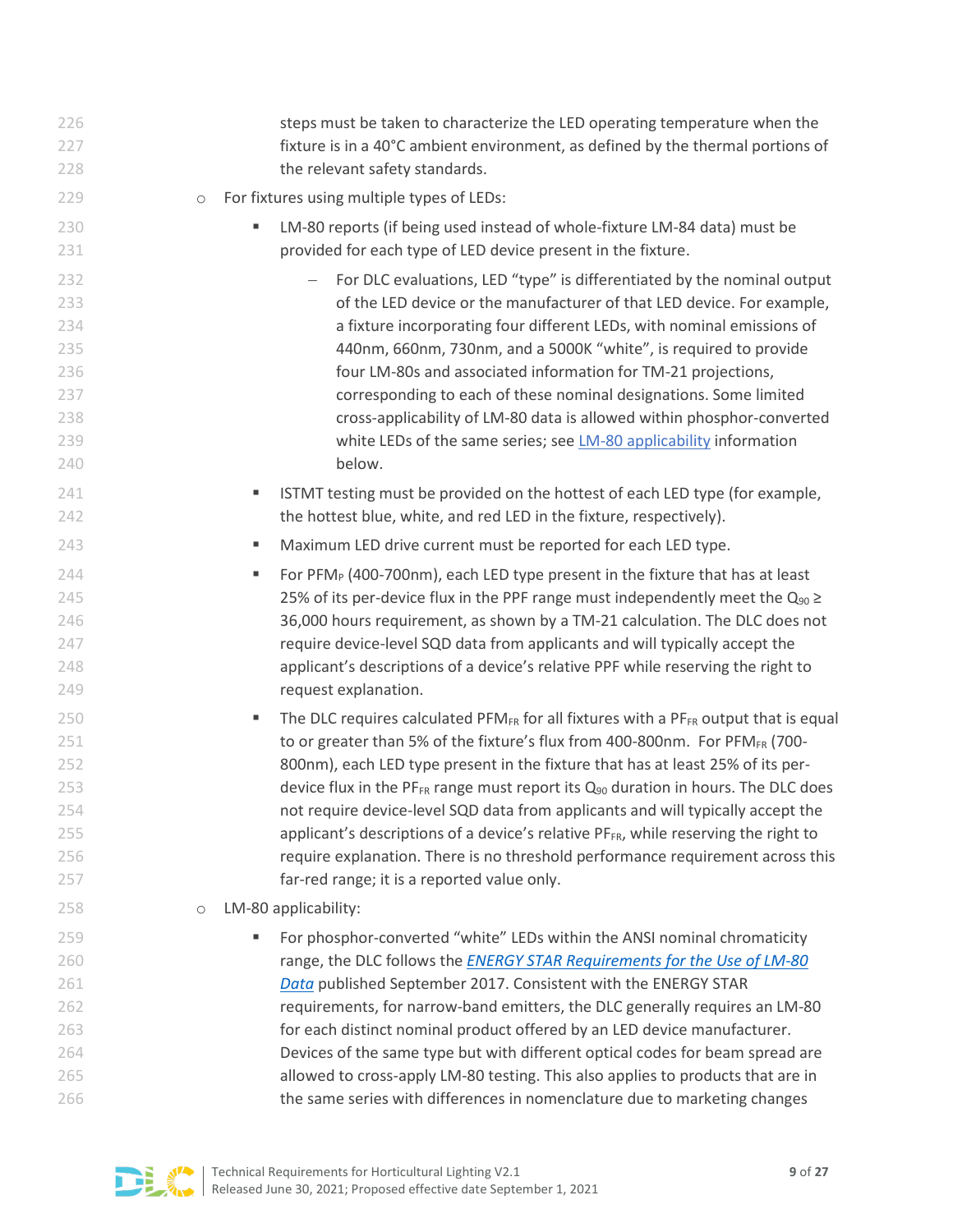(see series provisions of ENERGY STAR requirements document). The DLC reserves the right to require additional information to approve all claims of LM-80 applicability.

#### • **Warranty**

 Products must have a manufacturer-provided product warranty of at least five years for fixtures and three years for lamps. The warranty terms and conditions must be provided as part of the submittal for qualification. The warranty must cover the complete luminaire and must clearly explain the terms and conditions associated with the warranty. Note that "luminaire" includes light source, housing, heat sink, power supplies, and other electrical components, optics, and any other components such as cooling fans or controls (if present).

277 Warranty terms and conditions can vary widely from manufacturer to manufacturer. The DLC explicitly defines a warranty period of five years for fixtures and three years for lamps and does not have specific requirements for warranty claim terms (e.g. labor, recommissioning, etc.) other than those listed above. The DLC does not verify or validate a manufacturer's terms, conditions, or process for customer warranty claims. The DLC does not monitor field failure 282 rates of qualified products, or warranty policy redemption or history among manufacturers. Industry stakeholders are urged to review warranty terms and conditions as part of the purchasing decision process.

#### • **Driver ISTMT**

 Applicants must supply a technical specification sheet for the driver(s) they use in their product, 287 showing the lifetime of the driver based on operating temperature and the temperature measurement point (TMP) for monitoring the operating temperature of the driver. In-situ 289 temperature measurement testing must be conducted, and a report must be provided with the application showing an operating temperature consistent with the driver specification sheet 291 information and demonstrating that the driver will have a lifetime of at least 50,000 hours when operating at or above the highest rated ambient temperature on the fixture's specification sheet. All temperature values shall be reported in degrees Celsius.

 As noted in the [ISTMT](#page-7-0) description within the flux maintenance section, driver ISTMTs must be conducted and reported in the same manner as thermal testing for safety certification. Specifically, applicants must report the operating temperature of the driver at the fixture's highest rated ambient temperature within the ISTMT report. This must be done in accordance with acceptable procedures from safety certification standards for measuring and projecting operating temperatures. For example, if a fixture is rated for operation at 40°C ambient, ISTMTs are not accepted if they only show the temperature of the driver when measured during a 25°C ambient condition. In this example, appropriate steps must be taken to report the driver operating temperature when the fixture is operating in a 40°C ambient environment, as defined by the thermal portions of the relevant safety standards.

 o For products that may use multiple drivers, specification sheets for each driver must be provided with the details above. Testing must be conducted on each driver at its appropriate worst-case input voltage. If a product uses multiple drivers from the same manufacturer product line or series, as determined by the DLC, then the single worst-

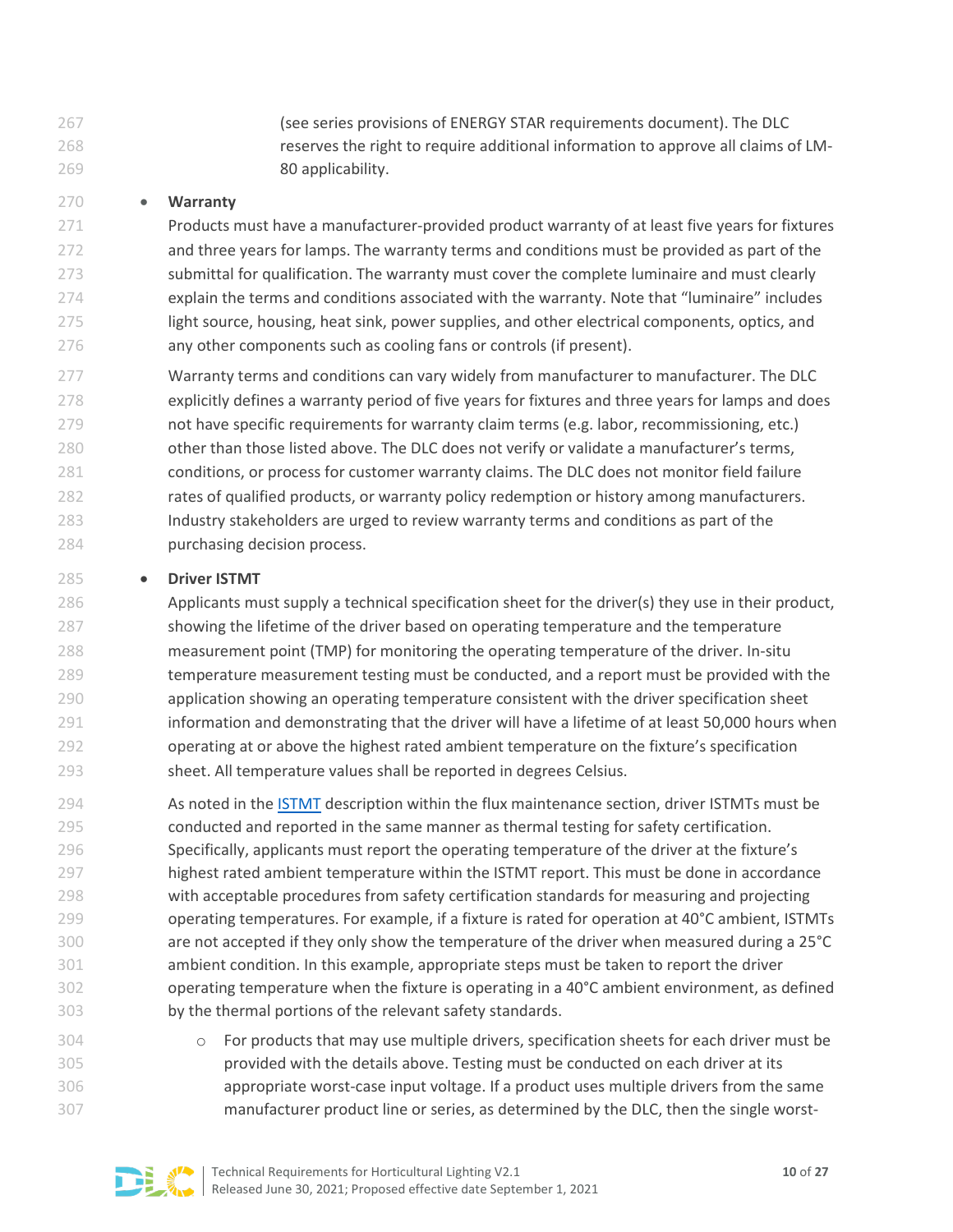| 308        | case thermal ambient environment of the product line or series requires a driver ISTMT.                                     |
|------------|-----------------------------------------------------------------------------------------------------------------------------|
| 309        | Typically, the DLC will operate with the expectation that the operating condition at the                                    |
| 310        | highest wattage in the driver manufacturer's product line or series is the worst-case                                       |
| 311        | thermal ambient environment, but the DLC may ask the manufacturer to provide                                                |
| 312        | detailed evidence to document the worst-case driver thermals.                                                               |
| 313        | Custom and integrated drivers must provide documentation equivalent to that<br>٠                                            |
| 314        | required for drivers from third-party vendors. Manufacturers must supply                                                    |
| 315        | documentation indicating the maximum acceptable temperature for the driver                                                  |
| 316        | for 50,000-hour life, as well as the TMP to be used during thermal testing and                                              |
| 317        | evaluation.                                                                                                                 |
| 318        | Fans<br>$\bullet$                                                                                                           |
| 319        | Products that employ on-board cooling fans must provide a technical specification sheet for                                 |
| 320        | each fan type employed in the product, family group, or spectral sub-group, as applicable. The                              |
| 321        | fan specification sheet must state the lifetime of the fan and a reference operating temperature                            |
| 322        | rating for that lifetime claim. The lifetime must be at least 50,000 hours, at an operating                                 |
| 323        | temperature at or above the fixture's highest rated ambient temperature.                                                    |
| 324        | If the product is available with multiple fan models:                                                                       |
| 325        | If fan model variations result in substantively different component temperature or<br>$\bigcirc$                            |
| 326        | wattage consumption by the fixture (determined at the DLC's discretion), a family                                           |
| 327        | grouping application is required with model numbers to represent the different fan                                          |
| 328        | variations. DLC reviewers will examine fan model power levels and flow rate to                                              |
| 329        | determine this distinction. Products that offer fan variations without substantively                                        |
| 330        | different component temperature or wattage consumption by the fixture are allowed to                                        |
| 331        | qualify using bracketed variations within a single model number.                                                            |
| 332        | Multiple fan variations require a similar testing and reporting plan to multiple driver<br>$\circ$                          |
| 333        | variations, as noted in the efficacy section.                                                                               |
| 334        | <b>Electrical Performance/Power Quality</b>                                                                                 |
|            |                                                                                                                             |
| 335<br>336 | The DLC requires testing and reporting of the following items to characterize the electrical performance<br>of the fixture: |
|            |                                                                                                                             |
| 337        | <b>Power Factor</b><br>$\bullet$                                                                                            |
| 338        | Products must have a measured power factor of ≥0.90 at any rated input voltage at full output                               |
| 339        | or non-dimmed state.                                                                                                        |
| 340        | <b>Total Harmonic Distortion, current (THDi)</b><br>$\bullet$                                                               |
| 341        | Products must have a measured THDi of ≤20% at any rated input voltage at full output or non-                                |
| 342        | dimmed state.                                                                                                               |
| 343        | For products with driver variations, including input voltage variations, electrical testing of each product                 |
| 344        | must be performed, sufficient to characterize the power quality of each driver, at its applicable nominal                   |
| 345        | input voltages and maximum designed output power. Testing to demonstrate that products are                                  |

compliant with the power factor and total harmonic distortion requirements may be done on an in-

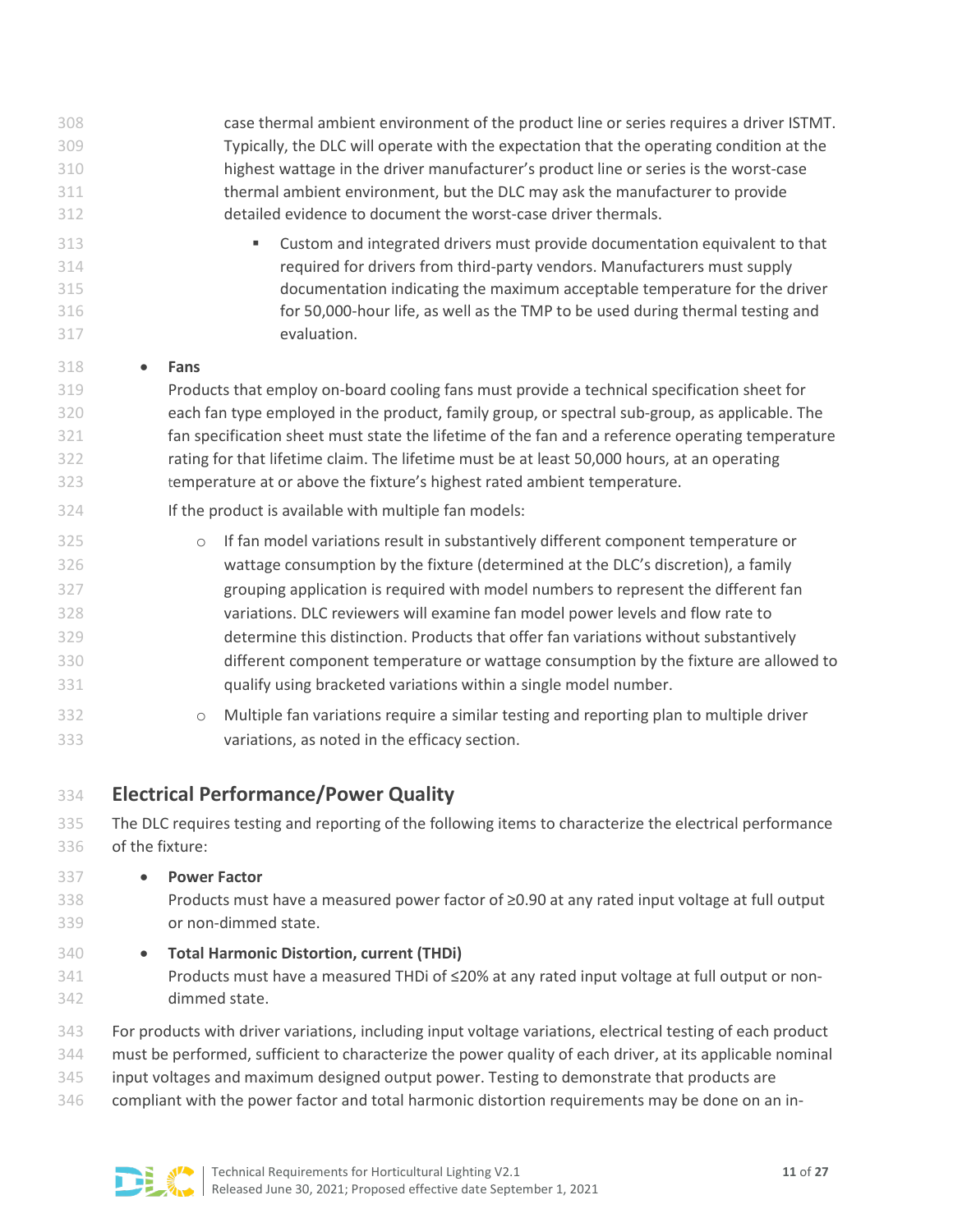- house or benchtop setup for practical simplicity, and results must be documented and included in the
- application materials. Please see the efficacy section for more information on the use of this electrical
- testing for worst-case efficacy driver variation determination. Please refer to the [Family Grouping](https://www.designlights.org/workplan/horticultural-technical-requirements-v2-0/horticultural-family-grouping-policy-v2-0)
- [Testing Requirements for LED-based Horticultural Lighting](https://www.designlights.org/workplan/horticultural-technical-requirements-v2-0/horticultural-family-grouping-policy-v2-0) for specific testing and reporting
- requirements for product families.

### **Safety**

- Products must be certified by an OSHA NRTL or SCC-recognized body to ANSI/UL 8800 (ANSI/CAN/UL 8800) which is applicable for *horticultural lighting products* by that safety organization.
- For illustrative and reference purposes, practices of acceptable safety organizations are described below:
- **UL** Fixture manufacturers who use UL for safety certification purposes are required to be listed on the UL Certification Directory under the designation IFAU. • **ETL/Intertek** Fixture manufacturers who use ETL for safety certification are required to be listed on the ETL Certification Directory, specifically as Horticultural Fixtures. • **CSA Group** Fixture manufacturers who use CSA for safety certification are required to be listed under CSA Group's Classes defined for horticultural lighting equipment in Canada and the US. • **TÜV SÜD** Fixture manufacturers who use TÜV SÜD for safety certification are required to be listed on the TÜV SÜD Certification Directory, specifically as a light fixture for use on horticulture purposes. • **SGS** Fixture manufacturers who use SGS for safety certification are required to be listed on the SGS Certification Directory, specifically as horticultural lighting equipment. • **Other safety organizations** To be added to the DLC's approved list of safety organizations who certify horticultural lighting
- 

# **Special Considerations**

# **Special Considerations for Spectrally Tunable Products**

 Spectrally tunable products (those with varying output channels beyond simple, single-axis dimming of the whole product) are eligible with the following conditions:

374 equipment per ANSI/CAN/UL 8800 requirements, please contact [horticulture@designlights.org.](mailto:horticulture@designlights.org)

- 379 The threshold-qualifying state to be tested must be the manufacturer-designed state with the highest power consumption ("maximum power"). This may or may not be the same as an "all channels on" condition since fixtures may not be designed to use all their channels simultaneously. Test reports must specifically indicate that the product is operated in this
	-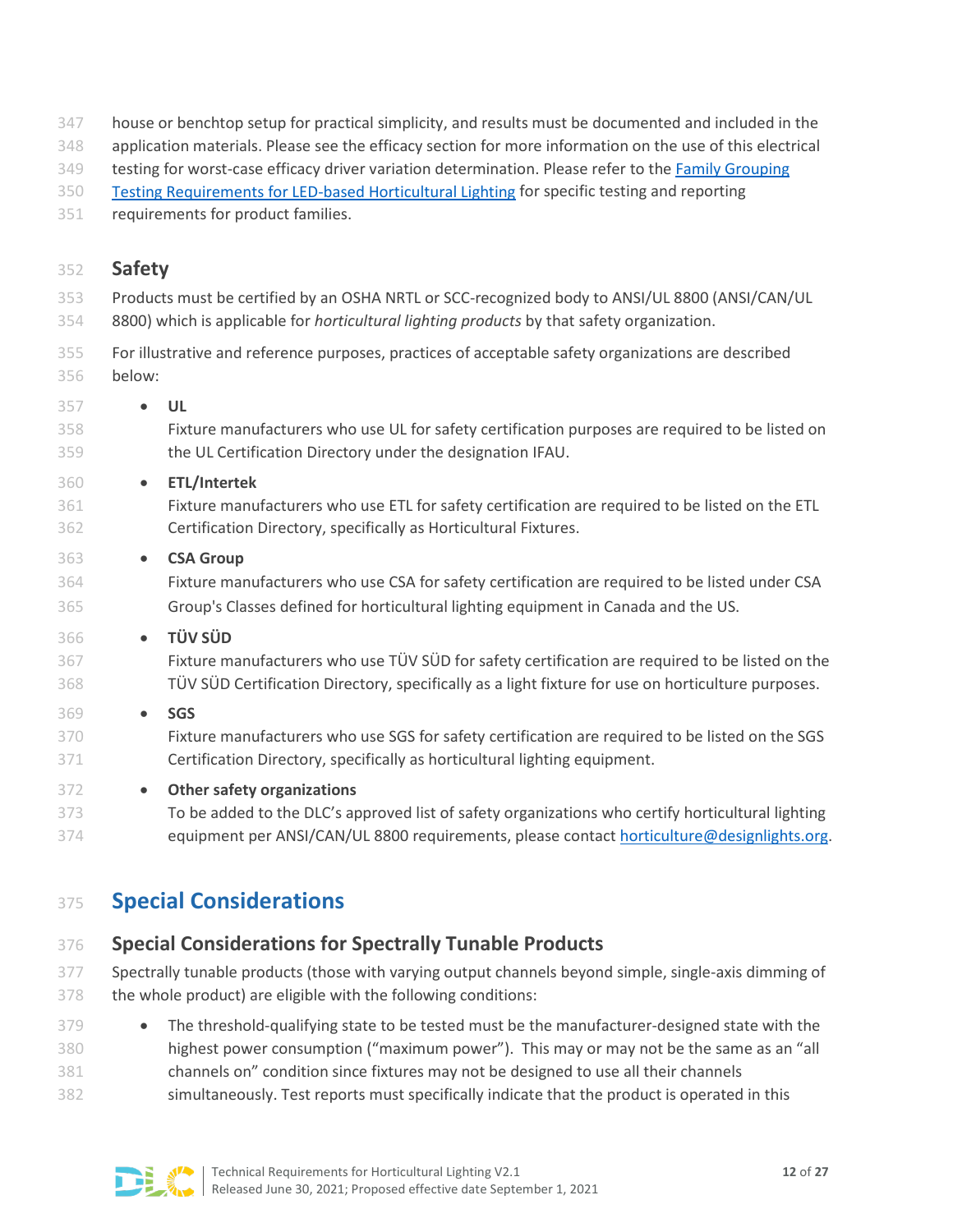| 383              | "maximum power" condition during the testing, with a description of the control narrative to            |
|------------------|---------------------------------------------------------------------------------------------------------|
| 384              | ensure that the power state is at its maximum designed level.                                           |
| 385<br>$\bullet$ | In addition to the "maximum power" condition, applicants must perform PPF testing for each              |
| 386              | control channel, in which the channel under test must be set to the maximum designed output,            |
| 387              | while all other channels must be set to their minimum designed output for this state. The test          |
| 388              | report must present an identifying name of this channel and setting, the PPF (400-700nm total           |
| 389              | and 400-500nm, 500-600nm, and 600-700nm "bins" PPF) and PFFR (700-800nm) for each of the                |
| 390              | single-channel scenarios, and a description of the control narrative to achieve each setting. For       |
| 391              | each channel tested, a corresponding graphic for the SQD produced in that setting must be               |
| 392              | provided in the application. Refer to the SQD section for reporting requirements.                       |
| 393              | The flux output of each specific channel testing is displayed on the DLC Horticultural<br>$\circ$       |
| 394              | QPL, with the per-channel test outcomes and identifying information for each setting.                   |
| 395              | These data are intended to support standardized communication of information about                      |
| 396              | the product's spectral tuning range, aiding product selection and user acceptance.                      |
| 397<br>$\bullet$ | Applicants must provide user-facing documentation narrating the control protocol and input              |
| 398              | parameters employed in controlling the output.                                                          |
| 399<br>$\bullet$ | For PFM <sub>P</sub> and PFM <sub>FR</sub> evaluation:                                                  |
| 400              | Provisions for products utilizing multiple types of LEDs must be followed as described in<br>$\circ$    |
| 401              | the "For fixtures using multiple types of LEDs" section.                                                |
| 402              | ISTMT testing must be provided on the hottest of each of the LED types. For each<br>$\circlearrowright$ |
| 403              | unique LED type, ISTMT testing must occur at the operating mode that produces the                       |
| 404              | highest operating temperature in the fixture for this LED type. Test reports must                       |
| 405              | specifically indicate that the product is operated in this "highest operating temperature"              |
| 406              | condition during the testing, with a description of the control narrative to ensure that                |
| 407              | the power state is at its highest operating temperature designed level.                                 |
| 408              | The DLC asks any applicants considering LM-84-based maintenance testing on a<br>$\circlearrowright$     |
| 409              | spectrally tunable fixture to contact horticulture@designlights.org to discuss their                    |
| 410              | proposed testing plan.                                                                                  |

# **Special Considerations for DC-Powered Fixtures**

#### **Eligibility Information**

 Horticultural lighting fixtures powered by direct current (DC) are eligible for listing on the Horticultural QPL. DC-powered fixtures include two types:

 • **Modular and/or dynamically configurable fixtures where one or several AC-to-DC power sources supply power to multiple fixtures/modules.** The power source(s) may have a minimum as well as a maximum number of fixtures that they may serve. The AC-to-DC power source(s) may be attached to one of the fixtures or may be located remotely from the fixtures. The power source(s) must be marketed by the fixture manufacturer as the intended power source(s) for that specific fixture model or family.

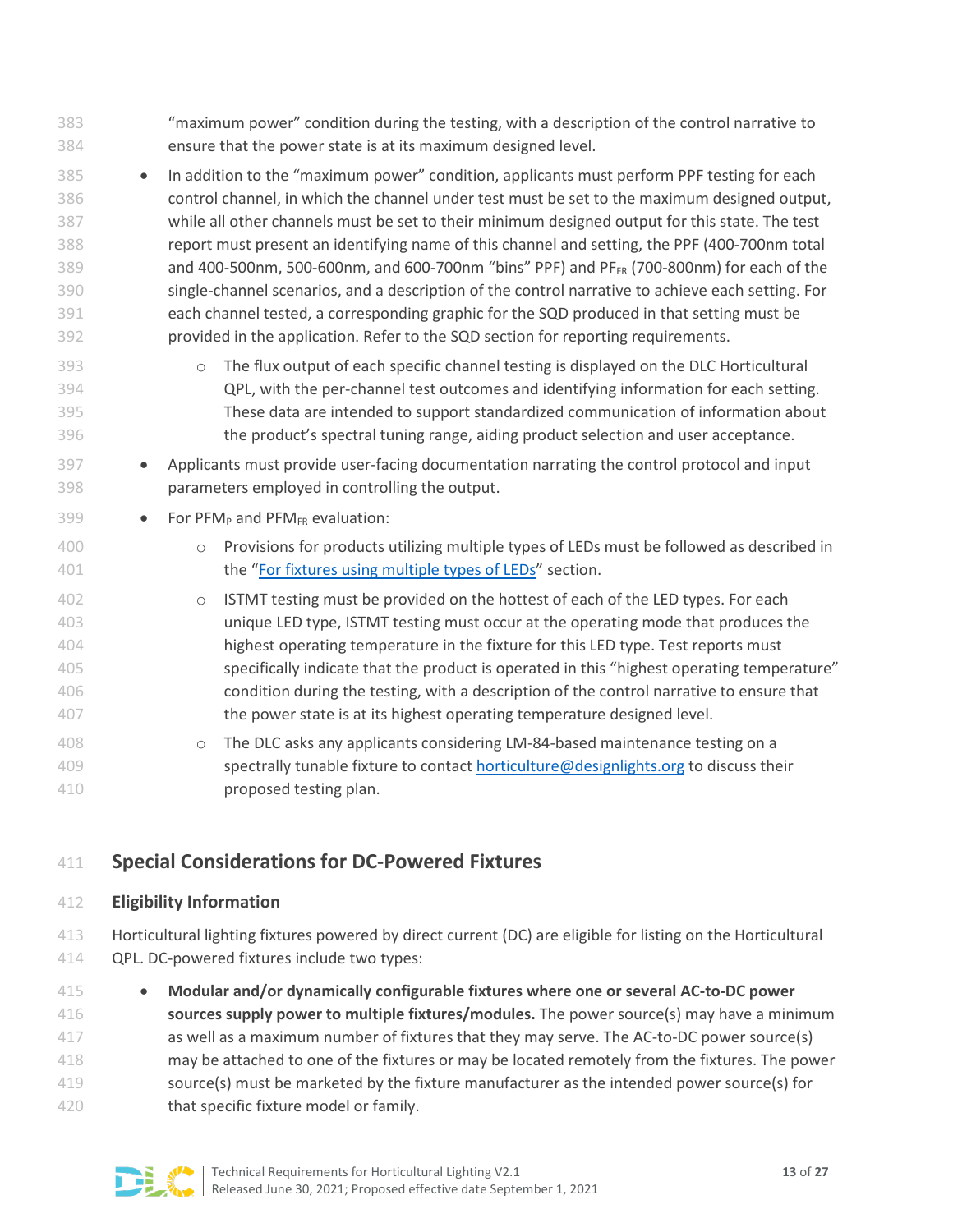• **Fixtures that operate on DC power, where an AC-to-DC power source is not marketed by the** 

- **fixture manufacturer as the intended power source.** These fixtures may be wired to an AC-to- DC power source outside the fixture or in a separate room, or may be part of a DC-only horticultural facility.
- 

### **Technical Requirements for DC-Powered Fixtures**

 All V2.1 Horticultural Lighting Technical Requirements described in **[Table 1](#page-2-0)** must be met in addition to 428 the following requirements, with exceptions as noted.

- The following requirements apply to applications for DC-powered fixtures, in place of the equivalent AC testing and reporting:
- **DC-powered "all-on" photon flux test report**: Applicants must provide an LM-79 report in PDF format from an accredited third-party test lab with all required photon flux and power values for verification, including DC voltage, current, and power. For dimmable or tunable products, this is the test report of the product at its maximum (non-dimmed) power state.
- **Power source test report**: If power sources are marketed with the DC-powered fixture, applicants must provide a table of the following performance values for all power sources offered for sale with the DC fixture. These values may come from benchtop testing (measurements performed by a manufacturer that are not from a certified testing lab). All values must be provided at the rated minimum and maximum AC input voltages for each power source, as well as at each DC output voltage utilized by the DC-modular fixture (if multiple). A power source specification sheet or other documentation from the power source manufacturer with numerical values listed for each load point may satisfy this requirement, in place of testing.
- o Performance values must be provided at each of two load points as determined by the fixture manufacturer:
- Maximum power load, i.e. the load representing the maximum number of light fixtures that can be powered by this power source.
- The load point of the power source between maximum power load and 20% of maximum load that results in the worst-case power source efficiency.
- **Fig.** Coming of the other only load points achievable with multiples of this fixture at full output need to be considered in identifying the worst-case power source efficiency. For example, for a 100W power source that may power either two or three 30W fixtures, only the 60% and 90% loading conditions need to be compared to determine the worst-case efficiency.
- **− A lower limit on load points may also be set by the loading requirement**  for a given power source listed on the fixture specification sheet. For example, "Required operating range of 15-90W output at 100W input power."
- o Performance values to be reported in the power source test report:
- **Nominal AC input voltage**

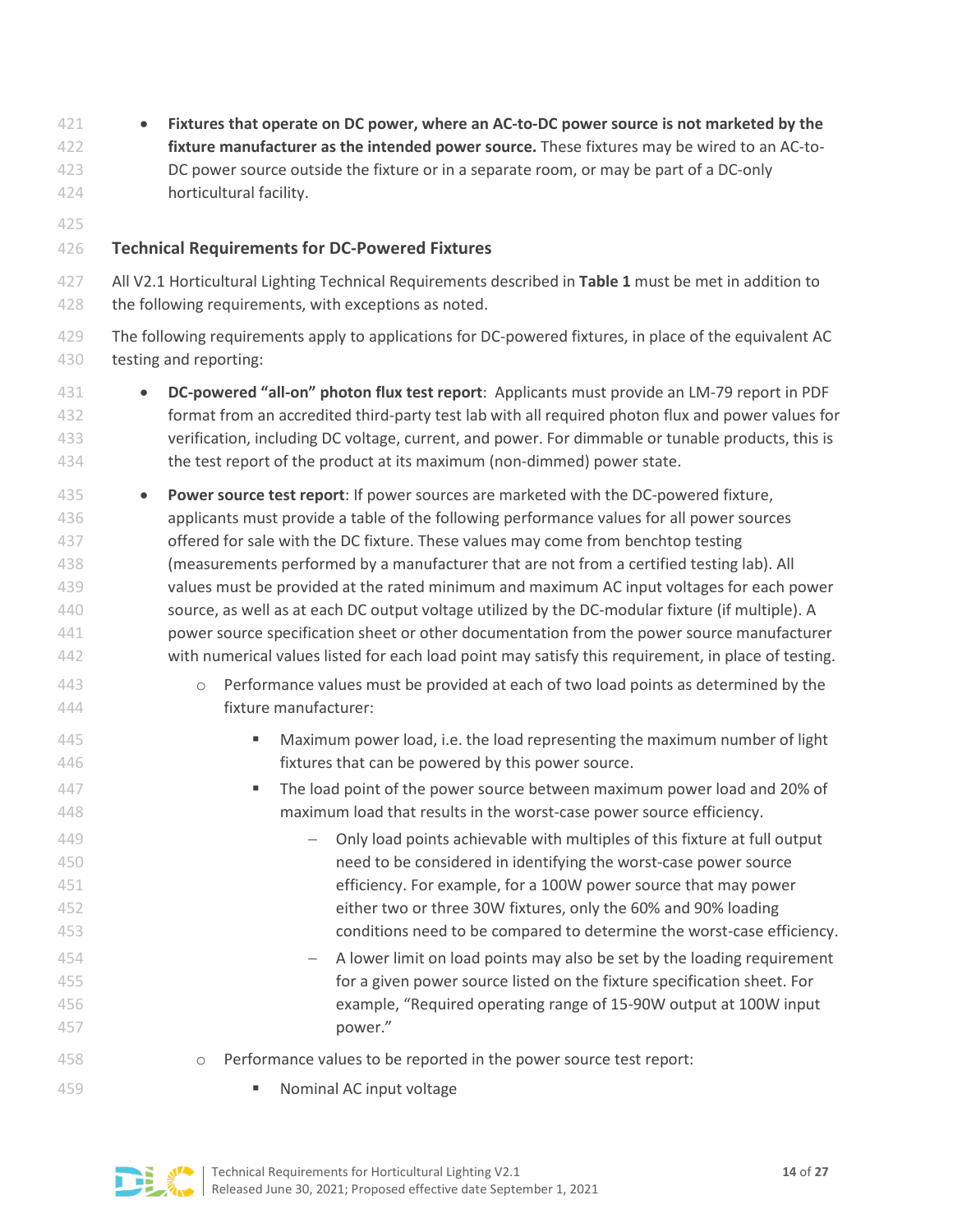- 460 Maximum output power of the power source at the specified input voltage, 461 shown to the nearest watt 462 Minimum and maximum output power for the specific combination of power 463 source and horticultural fixture at full output, shown to the nearest watt 464 Loading percentage (the ratio of tested DC output power to maximum output 465 power with this fixture), shown to the nearest tenth of a percent 466 Tested AC input power, shown to the nearest hundredth of a watt 467 Tested DC output power, shown to the nearest hundredth of a watt 468 Electrical efficiency (power source output power divided by power source input 469 power), shown as a percentage to two decimal places 470 **Power factor, shown to three decimal places** 471 Total harmonic distortion of the current waveform as a percentage, shown to 472 one decimal place
	- **Manufacturer Name Model Number** AC Input Voltage Range (V) | DC Output Voltage Range (V) **ABC Corp ABC123** 120-277 48 Loading **Minimum Maximum** ercentage (%) **Output Powe Power Source Output Power IRelative to Maximum** with this with this maximum for **Nominal** Output (W) fixture type fixture type this fixture **Total Harmoni**  $(W)$ **Tested AC Distortion AC Input** [Output rating  $(W)$ **Tested DC** type-power [fixture type [fixture type (current) **Voltage** irrespective of Loading source Input Output **Tested** at full output] at full output<mark>]</mark> Power (W)  $(V)$ fixture] **Scenario** combination] Power (W) Efficiency (%) Power Facto  $(% )$ 3000.00 Full 100.0 3115.23 96.30 0.932  $5.0$ 3100 120 300 3000 **Worst-Case** 677.63 600.00 88.54 0.914  $4.0$ 20.0 Efficiency Full  $100.0$ 3098.02 3000.00 96.84 0.932  $5.6$ 277 3100 300 3000 Worst-Case  $20.0$ 665.19 600.00 90.20 0.911  $5.9$ **Efficiency**
- 473 **b Combing example shows this table for a single power source:**

- 475 o Fixtures where no AC-to-DC power source is marketed by the fixture manufacturer as 476 the intended power source with any AC-to-DC power source are not required to provide 477 a power source test report. These products will be listed with an assumed AC-to-DC 478 conversion efficiency (see below).
- 479 Consistent with the Horticultural Technical Requirements for drivers, power source ISTMT 480 reports are required for all horticultural products sold with AC-to-DC and DC-to-DC power 481 sources, as applicable. DC-to-DC power source ISTMT reports are required for both DC fixture 482 types described in the "Eligibility Information" section above.
- 483 o DC-to-DC power sources include any component that modifies the current or voltage 484 input to the LED chips, either in value relative to input (e.g. a voltage converter) or value 485 over time (e.g. a constant current power source).
- 486 o AC-to-DC power sources, in the context of DC-powered products, include components 487 external to the listed product that convert AC power to DC power.
- 488 Manufacturers must provide information or specifications for DC cabling on the fixture 489 specification sheets or supplemental marketing documentation. Guidance for maintaining 490 cabling losses to less than 2% for a fully loaded power supply must be detailed.



474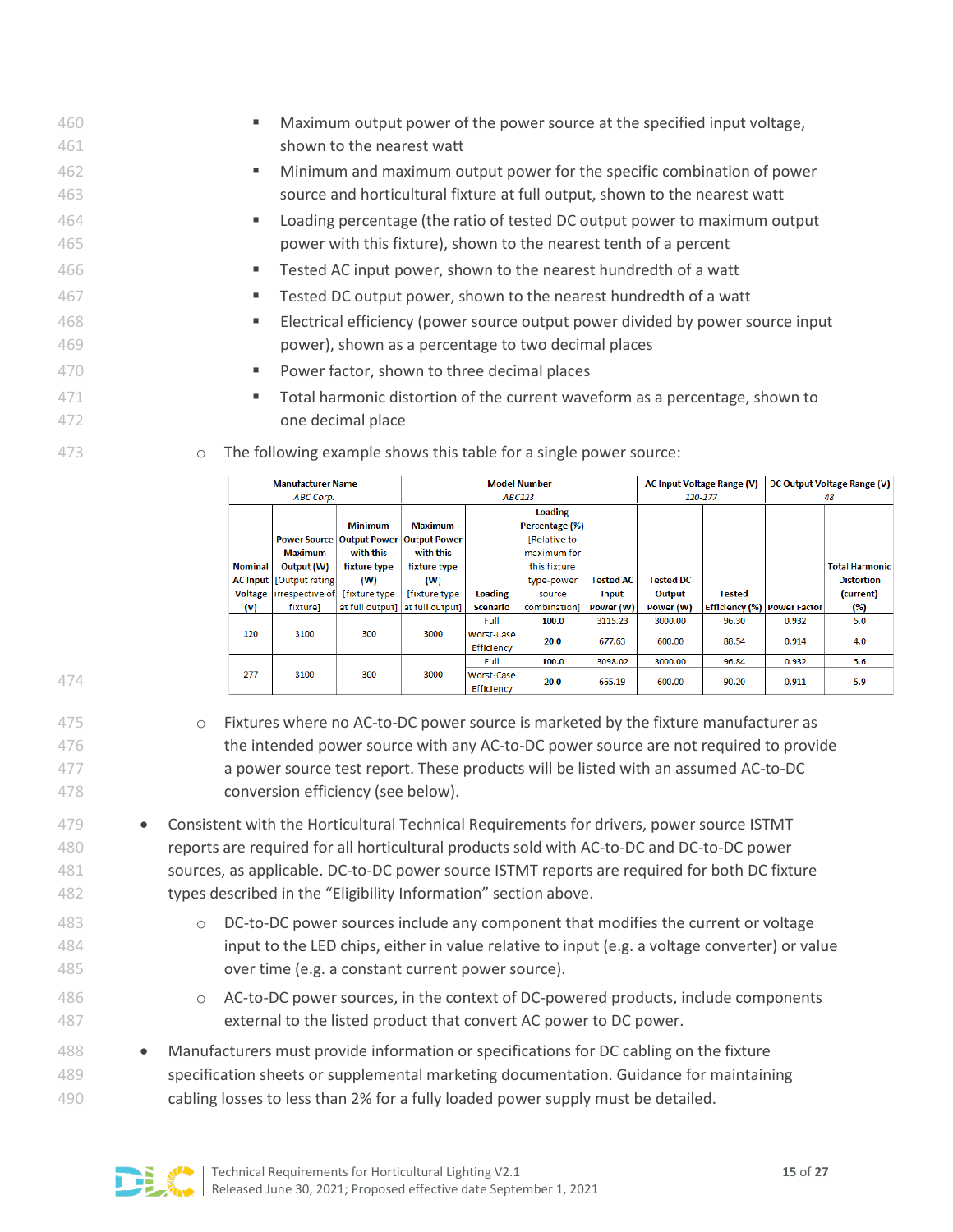| 491<br>492<br>493<br>494<br>495 | The fixture wattage in the cabling guidance must match the input power of the<br>$\circ$<br>submitted fixture, and the cabling losses must reflect the copper resistance values listed<br>in NFPA 70 National Electrical Code, 2020 Edition. Applicants may choose their own<br>tradeoff of cabling gauge and length, as long as it conforms with cabling information<br>provided on the fixture specification sheet. |
|---------------------------------|-----------------------------------------------------------------------------------------------------------------------------------------------------------------------------------------------------------------------------------------------------------------------------------------------------------------------------------------------------------------------------------------------------------------------|
| 496                             | <b>QPL Listing Information</b>                                                                                                                                                                                                                                                                                                                                                                                        |
| 497<br>498                      | DC-powered fixtures will be listed on the Horticultural Lighting QPL with the following differences from<br>AC-powered fixtures:                                                                                                                                                                                                                                                                                      |
| 499<br>500<br>501               | The following new fields will be listed on the QPL. Unless noted below, all DC numerical fields below will<br>have an equivalent tested value and reported, or nominal, value provided by the submitter in the<br>review.                                                                                                                                                                                             |
| 502                             | "Input Power Type" will be distinguished between AC and DC products.<br>$\bullet$                                                                                                                                                                                                                                                                                                                                     |
| 503<br>504<br>505<br>506        | "Tested Voltage" and "Tested DC Input Current", from the all-on DC-powered LM-79 photon<br>$\bullet$<br>flux report for both DC-powered fixture types. Nominal values for "Reported Maximum Input<br>Voltage", "Reported Minimum Input Voltage", and "Reported DC Input Current", are provided<br>by the submitter during the application submittal.                                                                  |
| 507<br>508                      | "DC Input Wattage" and "DC Photosynthetic Photon Efficacy (umol/J) (400-700nm) will display<br>$\bullet$<br>the values from the all-on DC-powered LM-79 photon flux report.                                                                                                                                                                                                                                           |
| 509<br>510                      | Optional new field "DC PE <sub>PBAR</sub> (umol/J) (280-800nm)" will be reported if "DC PF <sub>PBAR</sub><br>$\circ$<br>(µmol/J) (280-800nm)" is reported.                                                                                                                                                                                                                                                           |
| 511<br>512                      | New fields will display "AC De-rated Input Wattage" and "AC De-rated PPE (umol/J) (400-<br>$\bullet$<br>700nm)" only for DC-powered fixtures.                                                                                                                                                                                                                                                                         |
| 513<br>514                      | DC-powered fixtures shall meet the PPE threshold requirement at their AC de-rated PPE<br>$\circ$<br>value.                                                                                                                                                                                                                                                                                                            |
| 515<br>516<br>517               | For example, a 100W lightbar with a DC-powered PPE of 2.0 µmol/J and a power<br>٠<br>source with a worst-case efficiency of 95% at 20% load would be listed on the<br>QPL at 1.9 µmol/J AC De-rated PPE and 105W AC De-rated Input Wattage.                                                                                                                                                                           |
| 518<br>519                      | The fields currently used for "Photosynthetic Photon Efficacy: 400-700 nm,<br>٠<br>µmol/J (PPE) (AC)" will not be populated.                                                                                                                                                                                                                                                                                          |
| 520<br>521<br>522               | DC-powered fixtures marketed with any AC-to-DC power source will reflect the power<br>$\circ$<br>efficiency of the AC-to-DC conversion at the load condition that creates the worst-case<br>efficiency.                                                                                                                                                                                                               |
| 523<br>524<br>525               | For example, a 100W lightbar with a PPE of 2.5 µmol/J and a power supply<br>showing a worst-case efficiency of 85% at 20% load, would be listed on the QPL<br>at 2.13 µmol/J and 118W.                                                                                                                                                                                                                                |
| 526<br>527                      | DC-powered fixtures that are not marketed with any AC-to-DC power source will display<br>$\circ$<br>values in the AC de-rated fields based on an assumed 87.5% conversion efficiency.                                                                                                                                                                                                                                 |

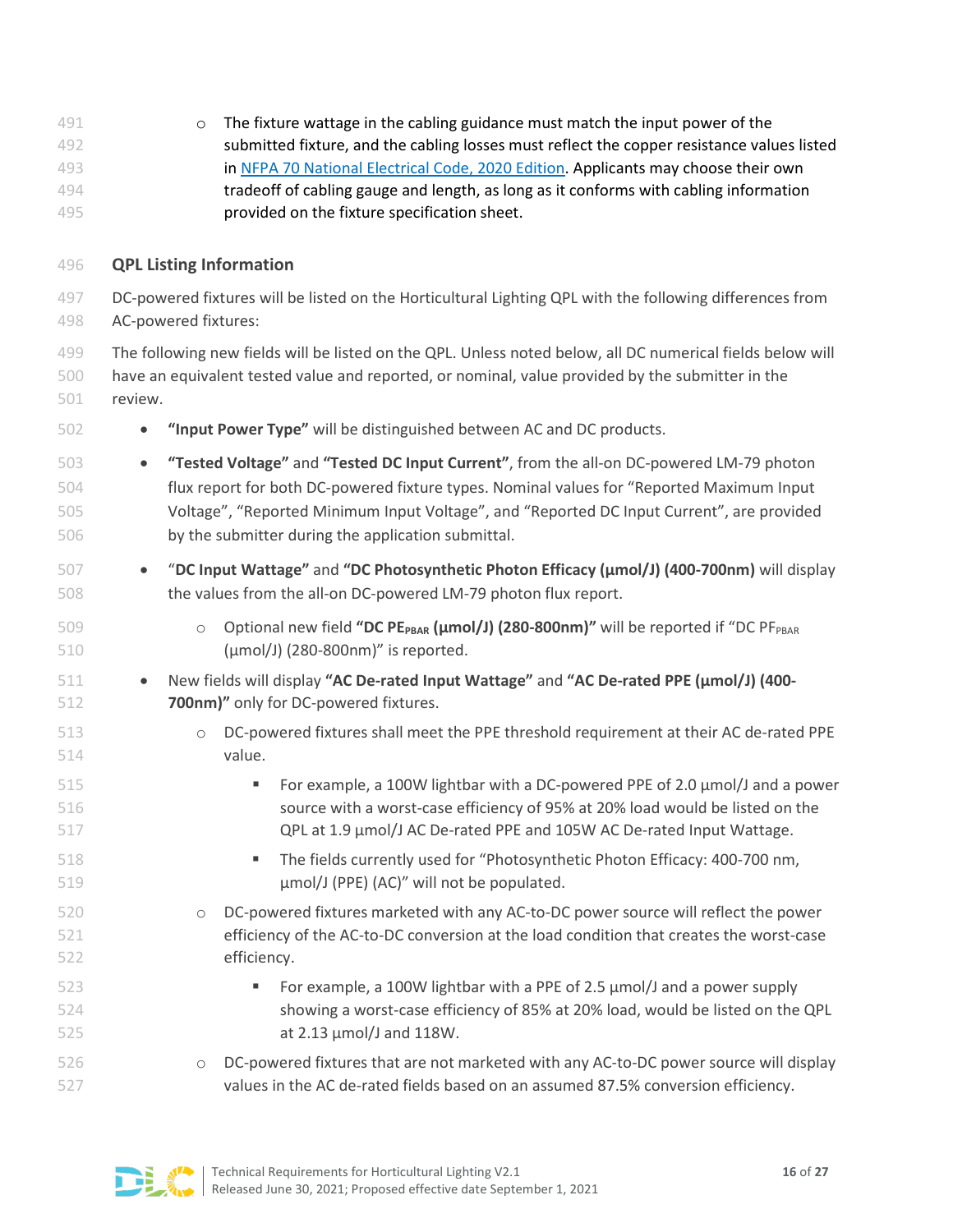| 528<br>529       | 87.5% is informed by the Federal Standard 10 C.F.R. § 430.32(w) for minimum efficiency<br>for external power supplies greater than 250W. |
|------------------|------------------------------------------------------------------------------------------------------------------------------------------|
| 530              | Optional new field "AC De-rated PE <sub>PBAR</sub> (umol/J) (280-800nm)" will be reported if "DC<br>$\circ$                              |
| 531              | PE <sub>PBAR</sub> (µmol/J) (280-800nm)" is reported.                                                                                    |
| 532              | "Power Source Loading Percentage" will display the fixture loading that creates the<br>$\circ$                                           |
| 533              | worst-case efficiency used in the de-rating calculations and the power source load point                                                 |
| 534              | that creates that worst-case condition, in the format "AC-derated performance is                                                         |
| 535              | 91.12% efficiency at 20% loading on a 3000W power source at 120V."                                                                       |
| 536<br>$\bullet$ | "Cabling Loss Example" will show an example of cabling length and gauge that results in cabling                                          |
| 537              | losses less than 2% for a fully-loaded power supply will be displayed.                                                                   |
| 538              | For example: "Nine 300W fixtures parallel-wired with 100 feet of 10AWG cabling to a<br>$\circ$                                           |
| 539              | 3,000W power supply channel."                                                                                                            |
| 540              | This field will be populated only for DC-powered fixtures marketed with an AC-to-DC<br>$\circ$                                           |
| 541              | power source.                                                                                                                            |
| 542<br>$\bullet$ | The worst-case values of total harmonic distortion (current) and power factor from the Tested                                            |
| 543              | Power Source Table will be shown in the existing fields for "Total Harmonic Distortion" and                                              |
| 544              | "Power Factor." THDi and power factor fields will be populated only for fixtures marketed with                                           |
| 545              | an AC-to-DC power source.                                                                                                                |

# **Special Considerations for Externally Supplied Actively Cooled Fixtures**

#### **Eligibility Information**

 LED horticultural fixtures that employ externally supplied circulating liquid are eligible with the following conditions described below.

- The DLC defines externally supplied circulating-liquid-cooled horticultural fixtures to be products in which liquid, often water or a water/glycol solution, flows through input and output ports of each fixture in the system, being channeled through a cooling plate or other heat exchanger within the fixture.
- LED horticultural fixtures that employ externally supplied ducted forced air are not eligible at this time. For simplicity, Version 2.1 may refer to eligible externally supplied actively cooled fixtures as 'actively cooled'.

### **Technical Requirements for Externally Supplied Actively Cooled Fixtures**

 All V2.1 Horticultural Lighting Technical Requirements described in **[Table 1](#page-2-0)** must be met in addition to the following requirements and clarifications:

 • Manufacturers must specify information regarding allowable operating conditions that affect product performance, including:

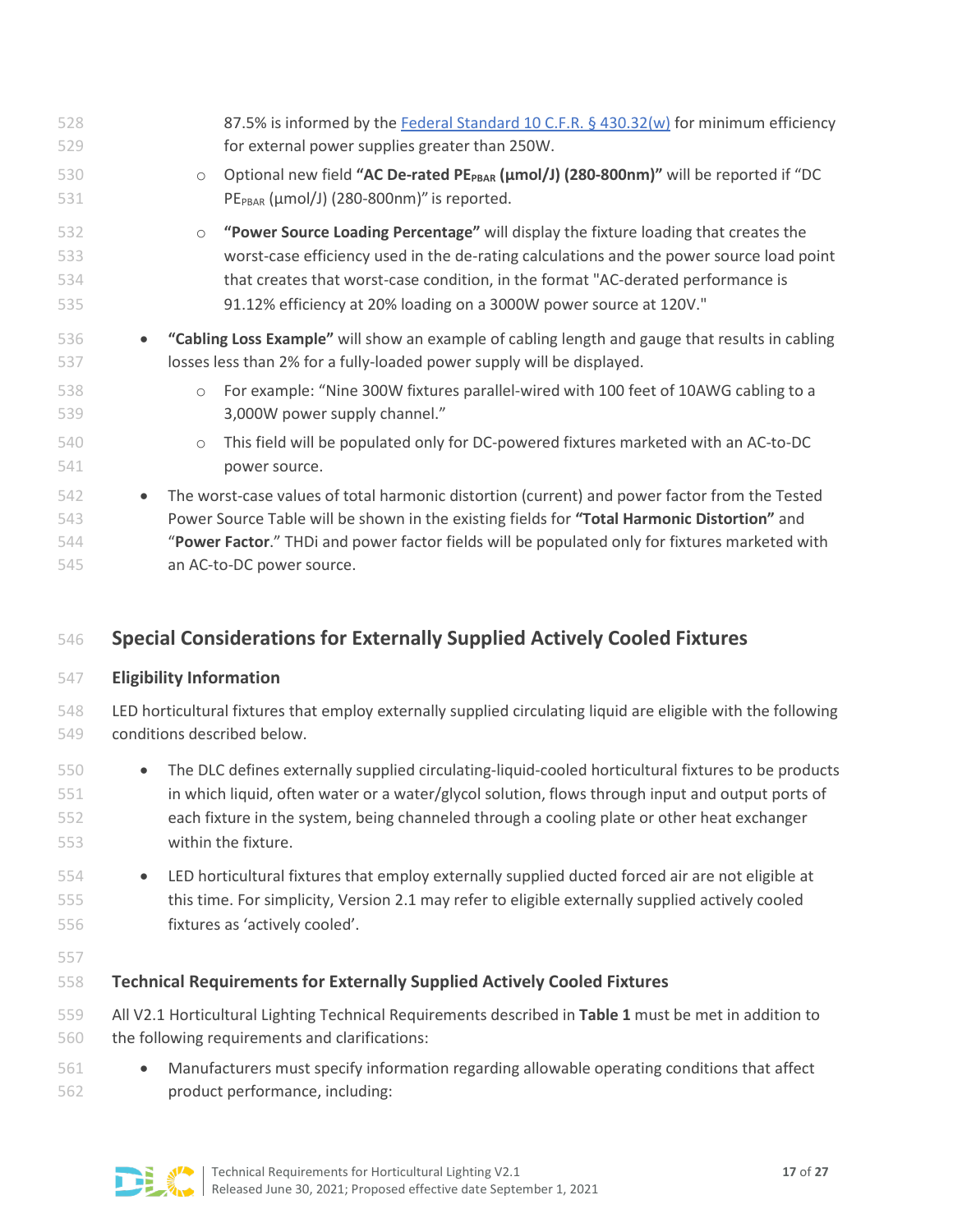| 563 | <b>Solution type/concentration:</b><br>$\circ$                                                        |
|-----|-------------------------------------------------------------------------------------------------------|
| 564 | Restrictions or limitations to allowable solution type/concentration must be                          |
| 565 | described in marketing material/specification sheets and will be reported on the                      |
| 566 | Hort QPL.                                                                                             |
| 567 | Inlet fluid temperature range:<br>$\bigcirc$                                                          |
| 568 | Minimum and maximum allowable operating inlet fluid temperatures must be                              |
| 569 | stated in marketing material/specification sheets and will be reported on the                         |
| 570 | Hort QPL.                                                                                             |
| 571 | Data describing the performance impact of varying inlet fluid temperature on<br>٠                     |
| 572 | measured PPF and measured input power of the fixture, reported in increments                          |
| 573 | of 5 degrees Celsius (or smaller) covering the complete allowable inlet fluid                         |
| 574 | temperature range, must be provided. A template file will be available for                            |
| 575 | actively cooled applications to capture this data. The template file will be used                     |
| 576 | to generate and report an image of this data on the QPL.                                              |
| 577 | Flow rate must be held constant across the allowable temperature<br>$\bullet$                         |
| 578 | range and shall be reported.                                                                          |
| 579 | Measured PPF as a function of inlet fluid temperature data and<br>$\bullet$                           |
| 580 | measured input power as a function of inlet fluid temperature data                                    |
| 581 | must be provided and will be reported on the Hort QPL.                                                |
| 582 | All temperature values shall be reported in degrees Celsius.                                          |
| 583 | Self-protect cut-off functionality:<br>$\circlearrowright$                                            |
| 584 | Fail to off functionality must be present to turn off the actively cooled fixture                     |
| 585 | before a maximum inlet fluid temperature is reached, in the event that the                            |
| 586 | external cooling system fails.                                                                        |
| 587 | Self-protect cutoff temperature must be stated in manufacturer-provided<br>٠                          |
| 588 | marketing material/specification sheet and will be reported on the Hort QPL.                          |
| 589 | All inlet fluid temperatures must be maintained within a tolerance of +/- 2.5 degrees Celsius to<br>٠ |
| 590 | the target temperature during LM-79 and ISTMT testing.                                                |
| 591 | LM-79 testing must employ water as the cooling liquid at an appropriate flow rate to maintain<br>٠    |
| 592 | the targeted median inlet fluid temperature (i.e. middle operating inlet fluid temperature in the     |
| 593 | allowable range) as defined by the luminaire manufacturer.                                            |
| 594 | The average and maximum inlet fluid temperature measured during LM-79 testing (measured at<br>٠       |
| 595 | fixture-level stabilization per LM-79), within the allowable 5-degree Celsius range, shall be         |
| 596 | provided and reported on the Hort QPL.                                                                |
| 597 | ISTMT testing must employ water as the cooling liquid at an appropriate flow rate to maintain<br>٠    |
| 598 | the targeted worst-case inlet fluid temperature (i.e. maximum allowable operating inlet fluid         |
| 599 | temperature) as defined by the luminaire manufacturer. The average and maximum inlet fluid            |
| 600 | temperature measured during ISTMT testing (at stabilization), within the allowable 5-degree           |
| 601 | Celsius range, must be provided and will be reported on the Hort QPL.                                 |

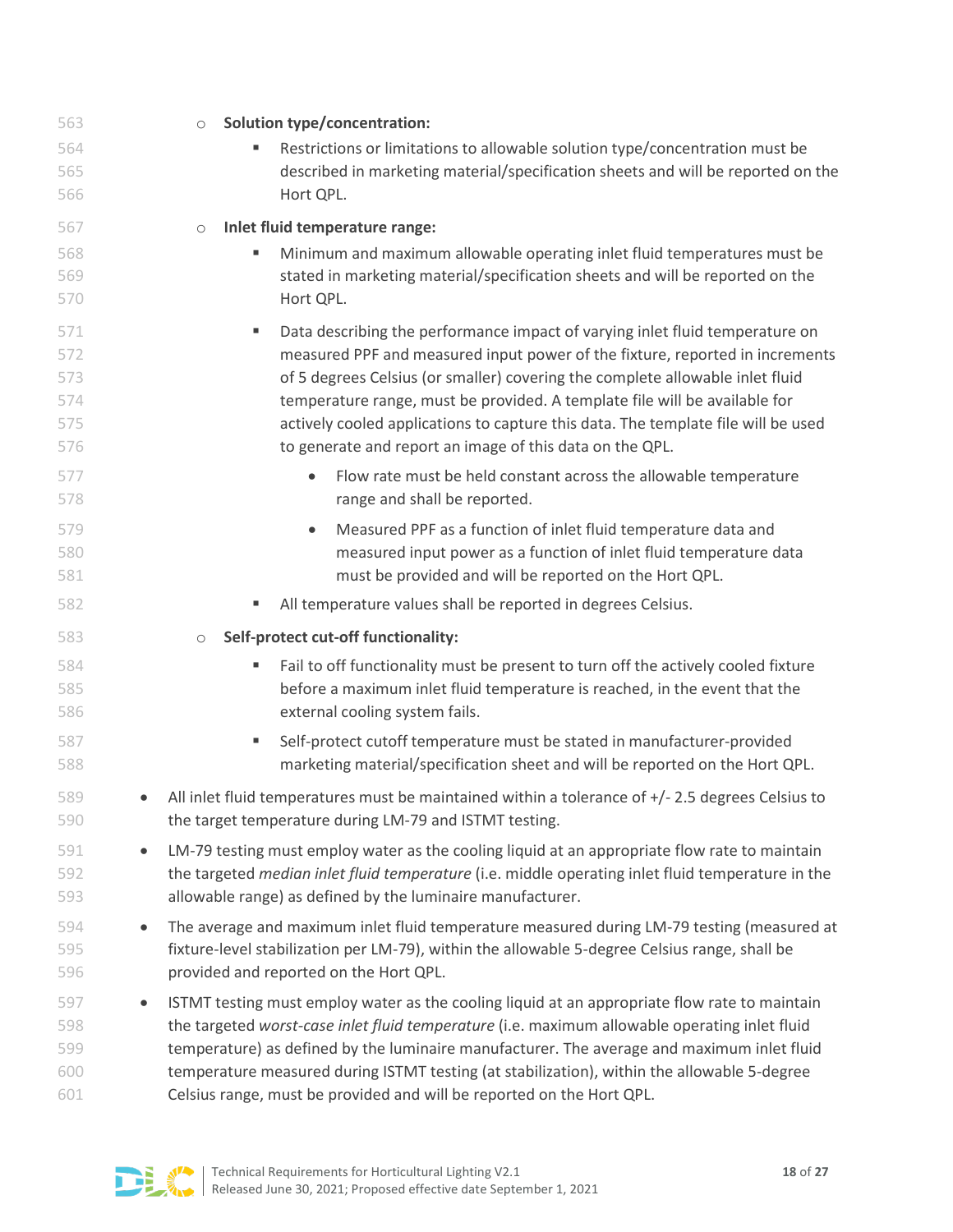| 602<br>603               | Flow rate, measured in gallons per minute (GPM), must be recorded during LM-79 testing, with<br>$\bullet$<br>the average and highest flow rate measurements being provided and reported on the Hort QPL.                                                                                                   |
|--------------------------|------------------------------------------------------------------------------------------------------------------------------------------------------------------------------------------------------------------------------------------------------------------------------------------------------------|
| 604<br>605               | Outlet fluid temperature must be measured during LM-79 testing, with the average and highest<br>$\bullet$<br>outlet fluid temperature reported on the Hort QPL.                                                                                                                                            |
| 606<br>607<br>608        | To support the qualification of externally supplied circulating liquid cooled horticultural fixtures,<br>$\bullet$<br>the DLC will accept LM-79 gonioradiometric testing with methods or equipment ranging from<br>Type C goniometers to other gonioradiometer types.                                      |
| 609<br>610<br>611<br>612 | All externally supplied circulating liquid cooled horticultural fixtures seeking qualification<br>$\bigcirc$<br>by the DLC must test the fixture per ANSI/IES LM-79, including requirements specific to,<br>but not limited to, stabilization and optical measurements, while employing active<br>cooling. |
| 613<br>614               | The DLC reserves the right to require additional information on all LM-79 test reports<br>$\bigcirc$<br>derived from non-Type-C gonioradiometer types.                                                                                                                                                     |
| 615                      | <b>QPL Listing Information</b>                                                                                                                                                                                                                                                                             |
| 616<br>617               | In addition to the existing fields, externally supplied actively cooled fixtures will have the following<br>information listed on the QPL:                                                                                                                                                                 |
| 618                      | "Active Cooling Presence"                                                                                                                                                                                                                                                                                  |
| 619<br>620<br>621        | Externally supplied circulating liquid cooled horticultural fixtures will be distinguished as<br>$\bigcirc$<br>"active cooling presence" and will be designated as such on the Hort QPL (e.g. as a<br>filterable field)                                                                                    |
| 622                      | "Tested Inlet Fluid Temperature" and "Tested Flow Rate"                                                                                                                                                                                                                                                    |
| 623<br>624               | Maximum measured inlet fluid temperatures and flow rates per ISTMT and LM-79<br>$\bigcirc$<br>testing                                                                                                                                                                                                      |
| 625                      | Average measured inlet fluid temperatures and flow rates per ISTMT and LM-79 testing<br>$\circ$                                                                                                                                                                                                            |
| 626                      | "Tested Outlet Fluid Temperature"                                                                                                                                                                                                                                                                          |
| 627                      | Maximum measured outlet fluid temperature per LM-79 testing<br>$\circ$                                                                                                                                                                                                                                     |
| 628                      | Average measured outlet fluid temperature per LM-79 testing<br>$\circ$                                                                                                                                                                                                                                     |
| 629<br>630               | Additional reporting fields, relating to the allowable operating conditions for the system<br>including:                                                                                                                                                                                                   |
| 631                      | "Solution Concentration Restrictions"<br>$\circ$                                                                                                                                                                                                                                                           |
| 632<br>633               | "Minimum Allowable Inlet Fluid Temperature" and "Maximum Allowable Inlet Fluid<br>$\circ$<br>Temperature"                                                                                                                                                                                                  |
| 634                      | "Self-Protect Cut-Off Temperature"<br>$\circ$                                                                                                                                                                                                                                                              |
| 635                      | Reported data depicting PPF and wattage as a function of inlet fluid temperature<br>$\circlearrowright$                                                                                                                                                                                                    |

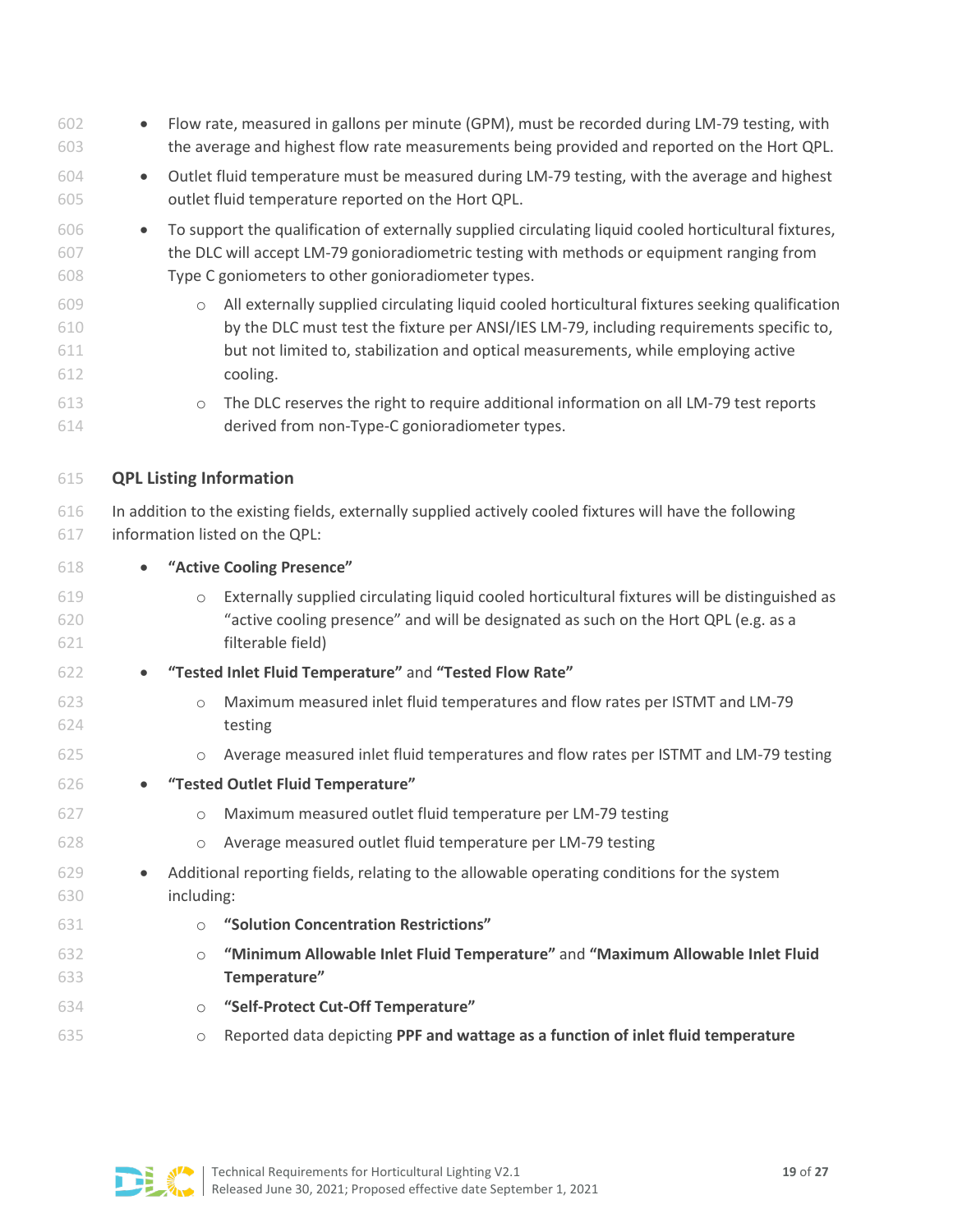# **Special Considerations for LED Replacement Lamps**

| 637                                           | <b>Eligibility Information: Linear Replacement Lamps</b>                                                                                                                                                                                                                                                                                                                                                                                                                                        |
|-----------------------------------------------|-------------------------------------------------------------------------------------------------------------------------------------------------------------------------------------------------------------------------------------------------------------------------------------------------------------------------------------------------------------------------------------------------------------------------------------------------------------------------------------------------|
| 638                                           | LED replacements for linear fluorescent lamps are eligible with the following conditions:                                                                                                                                                                                                                                                                                                                                                                                                       |
| 639<br>640<br>641<br>642                      | The DLC defines all tube-style LED products that use lamp holders (i.e. sockets or tombstones)<br>$\bullet$<br>in the luminaire to mechanically and/or electrically connect to the fixture housing and electric<br>supply to fall under these testing requirements. Products that do not employ lamp holders are<br>not eligible as lamps under this policy.                                                                                                                                    |
| 643<br>644<br>645                             | The DLC defines bare lamp as the performance characteristics of a replacement lamp, including<br>$\bullet$<br>the effects of an external ballast (for Type A and Dual Mode lamps) or driver (for Type C lamps),<br>if applicable, when operated outside of a luminaire or retrofit kit.                                                                                                                                                                                                         |
| 646<br>647<br>648<br>649<br>650               | The following linear lamp replacement types (i.e. T8, T5, or T5HO) and specific lengths are<br>$\bullet$<br>eligible for listing. Marketing material must indicate that they are intended to replace<br>fluorescent lamps of the same type and length. Products of different lengths, bases, or<br>marketed as intended to replace other types of fluorescent lamps are not eligible. Products<br>intended to operate on magnetic ballasts or those with different base types are not eligible. |
| 651<br>652<br>653                             | <b>T8 Two-Foot Linear Replacement Lamps</b><br>$\circ$<br>LED lamps intended to replace T8 fluorescent lamps. These LED lamps shall be<br>٠<br>24 inches long and employ a G13 base.                                                                                                                                                                                                                                                                                                            |
| 654<br>655<br>656                             | <b>T8 Four-Foot Linear Replacement Lamps</b><br>$\circ$<br>LED lamps intended to replace T8 fluorescent lamps. These LED lamps shall be<br>٠<br>48 inches long and employ a G13 base.                                                                                                                                                                                                                                                                                                           |
| 657<br>658<br>659                             | T8 Eight-Foot Linear Replacement Lamps<br>$\circ$<br>LED lamps intended to replace T8 fluorescent lamps. These LED lamps shall be<br>٠<br>96 inches long and employ a FA8 base.                                                                                                                                                                                                                                                                                                                 |
| 660<br>661<br>662                             | <b>T5 Four-Foot Linear Replacement Lamps</b><br>$\circ$<br>LED lamps intended to replace T5 fluorescent lamps. These LED lamps shall be<br>ш<br>46 inches long and employ a G5 base.                                                                                                                                                                                                                                                                                                            |
| 663<br>664<br>665                             | <b>T5HO Four-Foot Linear Replacement Lamps</b><br>$\circ$<br>" LED lamps intended to replace T5HO (High Output) fluorescent lamps. These<br>LED lamps shall be 46 inches long and employ a G5 base.                                                                                                                                                                                                                                                                                             |
| 666                                           | The following UL Types A, B, Dual Mode (AB) and C are eligible for listing.                                                                                                                                                                                                                                                                                                                                                                                                                     |
| 667<br>668<br>669<br>670<br>671<br>672<br>673 | Internal Driver/Fluorescent Ballast (UL Type A):<br>$\circ$<br>Products of this type employ lamp holders to connect to the fixture being<br>retrofitted and are designed to be "plug and play" replacements for fluorescent<br>lamps. That is, products in this category operate utilizing an existing fluorescent<br>ballast, and do not require additional mechanical or electrical changes to the<br>fixture.                                                                                |

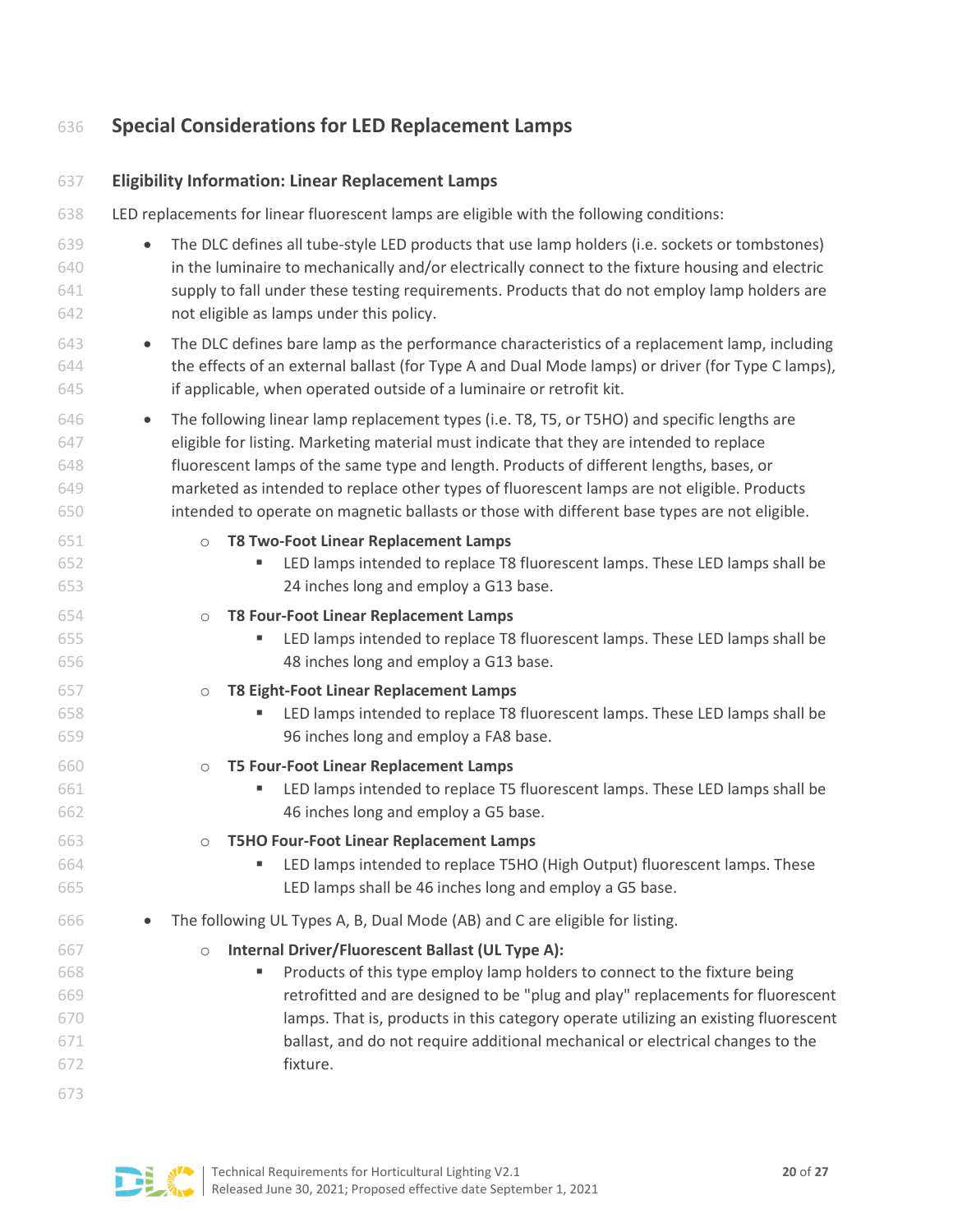| 674        | Internal Driver/Line Voltage (UL Type B):<br>$\circlearrowright$                                                                                          |  |
|------------|-----------------------------------------------------------------------------------------------------------------------------------------------------------|--|
| 675        | Products of this type employ lamp holders to connect to the fixture being                                                                                 |  |
| 676        | retrofitted, but do not operate utilizing the existing fluorescent ballast. These                                                                         |  |
| 677        | products require rewiring of the existing fixture to bypass the ballast and send                                                                          |  |
| 678        | line voltage directly to the lamp holders.                                                                                                                |  |
| 679        | Dual Mode Internal Driver (UL Type A and Type B):<br>$\circlearrowright$                                                                                  |  |
| 680        | Products of this type can either use the existing fluorescent ballast or be<br>٠                                                                          |  |
| 681        | operated using line voltage if the fixture is rewired to bypass the ballast. These                                                                        |  |
| 682        | products connect to the fixture using standard lamp holders.                                                                                              |  |
| 683        | <b>External Driver (UL Type C):</b><br>$\circlearrowright$                                                                                                |  |
| 684        | Products in this category employ lamp holders to connect to the fixture being                                                                             |  |
| 685        | retrofitted. They do not use the existing fluorescent ballast and require rewiring                                                                        |  |
| 686        | of the existing fixture to replace the ballast with an external driver (i.e. the                                                                          |  |
| 687<br>688 | driver is internal to the fixture but external to the lamp). The lamp holders are<br>then wired to connect to the external driver.                        |  |
|            |                                                                                                                                                           |  |
| 689        | For Type-C lamp systems with non-identical lamps, refer to the Special<br>٠                                                                               |  |
| 690<br>691 | Considerations for Linear Replacement Type-C Lamp Systems with Non-Identical<br>Lamps as written in the SSL Testing and Reporting Requirements for Linear |  |
| 692        | Replacement Lamps.                                                                                                                                        |  |
| 693        |                                                                                                                                                           |  |
|            |                                                                                                                                                           |  |
| 694        | <b>Eligibility Information: Screw-Base Replacements for HID Lamps</b>                                                                                     |  |
| 695<br>696 | LED replacements for mogul-base high intensity discharge (HID) lamps are eligible with the following<br>conditions:                                       |  |
| 697        | The DLC accepts Horticultural QPL applications for mogul (E39 and E40) screw-base replacement<br>$\bullet$                                                |  |
| 698        | lamps. Only UL Type B products, which require removal of the existing ballast from the circuit                                                            |  |
| 699        | and the lamp holder to be wired with line voltage, are eligible.                                                                                          |  |
| 700        | Other base types and UL Types are not eligible at this time.<br>$\bigcirc$                                                                                |  |
| 701        | o Lamps with field adjustable light distribution (FALD) are not eligible at this time.                                                                    |  |
|            |                                                                                                                                                           |  |
| 702        | <b>Technical Requirements Information: All Replacement Lamps</b>                                                                                          |  |
| 703        | All replacement lamps seeking horticultural lighting qualification must test the bare lamp<br>$\bullet$                                                   |  |
| 704        | according to LM-79 to meet all V2.1 Horticultural Lighting Technical Requirements for fixtures                                                            |  |
| 705        | as described in Table 1, except for driver lifetime and a five-year warranty. These exceptions are                                                        |  |
| 706        | described below:                                                                                                                                          |  |
| 707        | Instead of driver lifetime:<br>$\circ$                                                                                                                    |  |
| 708        | Lamps must have a lifetime of at least 50,000 hours.<br>٠                                                                                                 |  |
| 709        | Lamps must perform an In-Situ Temperature Measurement Test (ISTMT) and<br>٠                                                                               |  |
| 710        | report at the product's highest rated ambient temperature using a location on                                                                             |  |
| 711        | the lamp body, which will have the highest temperature of any point on the                                                                                |  |

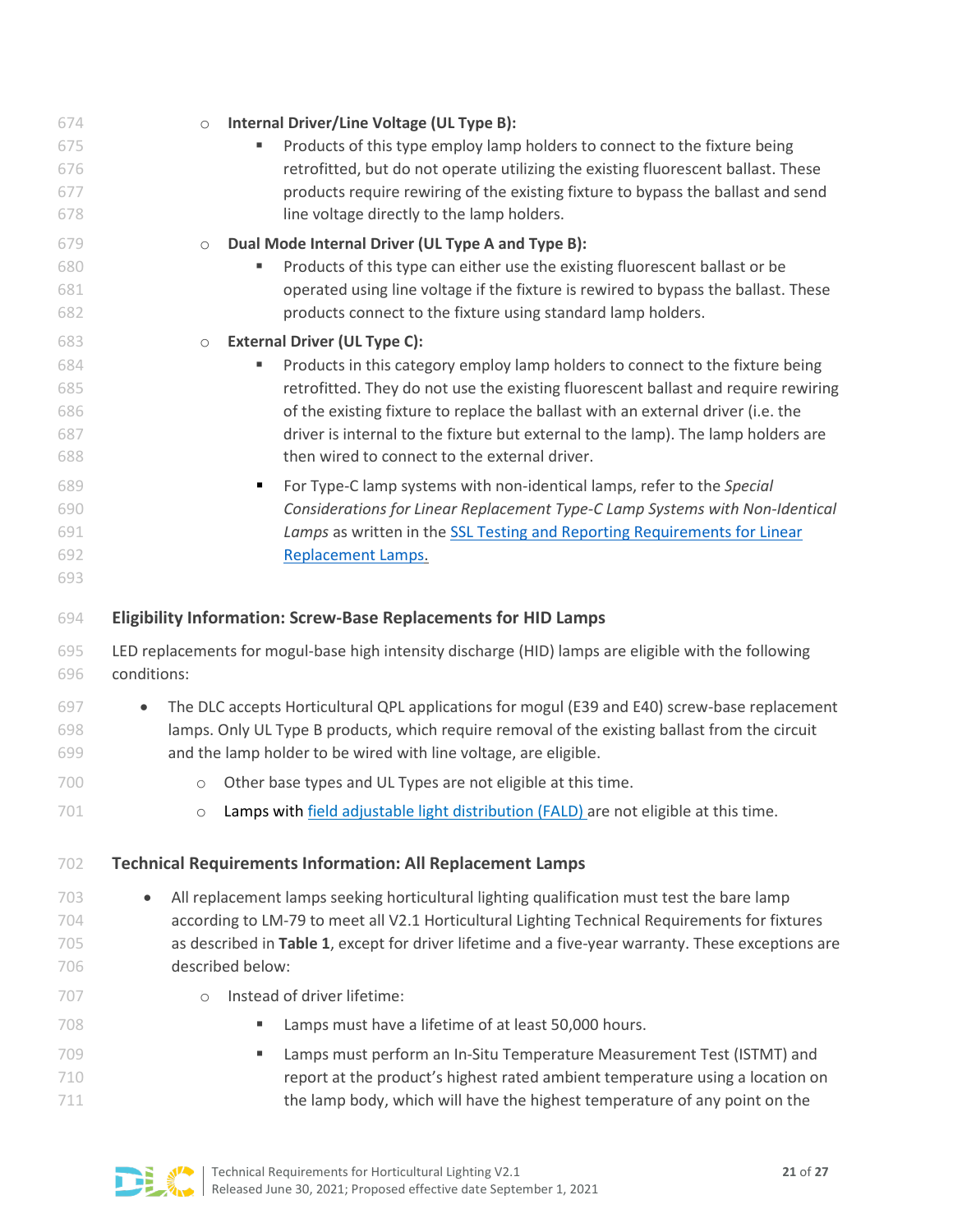| 712<br>713 | lamp during normal operation, designated by the manufacturer to correlate to<br>the lifetime with the lifetime of the lamp. |
|------------|-----------------------------------------------------------------------------------------------------------------------------|
| 714        | Applicants must supply a technical specification sheet for their product,<br>٠                                              |
| 715        | showing the lifetime based on the given location's operating temperature and                                                |
| 716        | an image/diagram showing the temperature measurement point (TMP)                                                            |
| 717        | location on the lamp body for monitoring the operating temperature.                                                         |
| 718        | In-situ temperature measurement testing must be conducted, and a report<br>ш                                                |
| 719        | must be provided with the application showing an operating temperature                                                      |
| 720        | measurement point (TMP) consistent with the specification sheet information                                                 |
| 721        | and measured temperature demonstrating that the lamp will have a lifetime of                                                |
| 722        | at least 50,000 hours when operating at or above the highest rated ambient                                                  |
| 723        | temperature on the lamp's specification sheet.                                                                              |
| 724        | Instead of a five-year warranty:<br>$\circ$                                                                                 |
| 725        | LED replacement lamps must have a manufacturer-provided product warranty<br>ш                                               |
| 726        | of at least three years. All other requirements of warranty described in this                                               |
| 727        | document still apply to lamps.                                                                                              |
| 728        | In addition to meeting all V2.1 Horticultural Lighting Technical Requirements for fixtures (except<br>$\bullet$             |
| 729        | those noted above), lamps must meet the following additional requirements:                                                  |
| 730        | All replacement lamps must report beam angle <sup>2</sup> during the application process. This<br>$\bigcirc$                |
| 731        | information will be displayed on the QPL.                                                                                   |
| 732        | All replacement lamps must report product size information (length, width, height,<br>$\circlearrowright$                   |
| 733        | diameter, as applicable) on the technical specification sheet. This information will be                                     |
| 734        | displayed on the QPL.                                                                                                       |
| 735        | <b>Technical Requirements Information: Screw-Base Replacements for HID Lamps</b>                                            |
| 736        | Screw-base replacements for HID lamps can be generally omni-directional (the DLC defines<br>$\bullet$                       |
| 737        | omni-directional as a product that emits radiation in all directions except in the base direction)                          |
| 738        | or directional. Manufacturers must self-designate the lamp type using the "Lamp Category"                                   |
| 739        | field.                                                                                                                      |
| 740        | In addition to beam angle, screw-base replacements for HID lamps must report field<br>$\circ$                               |
| 741        | angle <sup>3</sup> during the application process. This information will be displayed on the QPL.                           |
| 742        | Screw-base replacements for HID lamps must report intended mounting position. PPID polar                                    |
| 743        | plots must include tested mounting position.                                                                                |
| 744        |                                                                                                                             |

<span id="page-21-1"></span><span id="page-21-0"></span><sup>&</sup>lt;sup>2</sup> The angle, in degrees, between the two opposite directions in which the average intensity is 50% of the center beam intensity as measured in at least two rotational planes, 90° from each other, around and through the beam axis. (ANSI C78.379-2006) <sup>3</sup> The angle between the two directions for which the intensity is 10% of the maximum intensity as measured in a plane through the nominal beam centerline. (ANSI/IES RP-16-10)

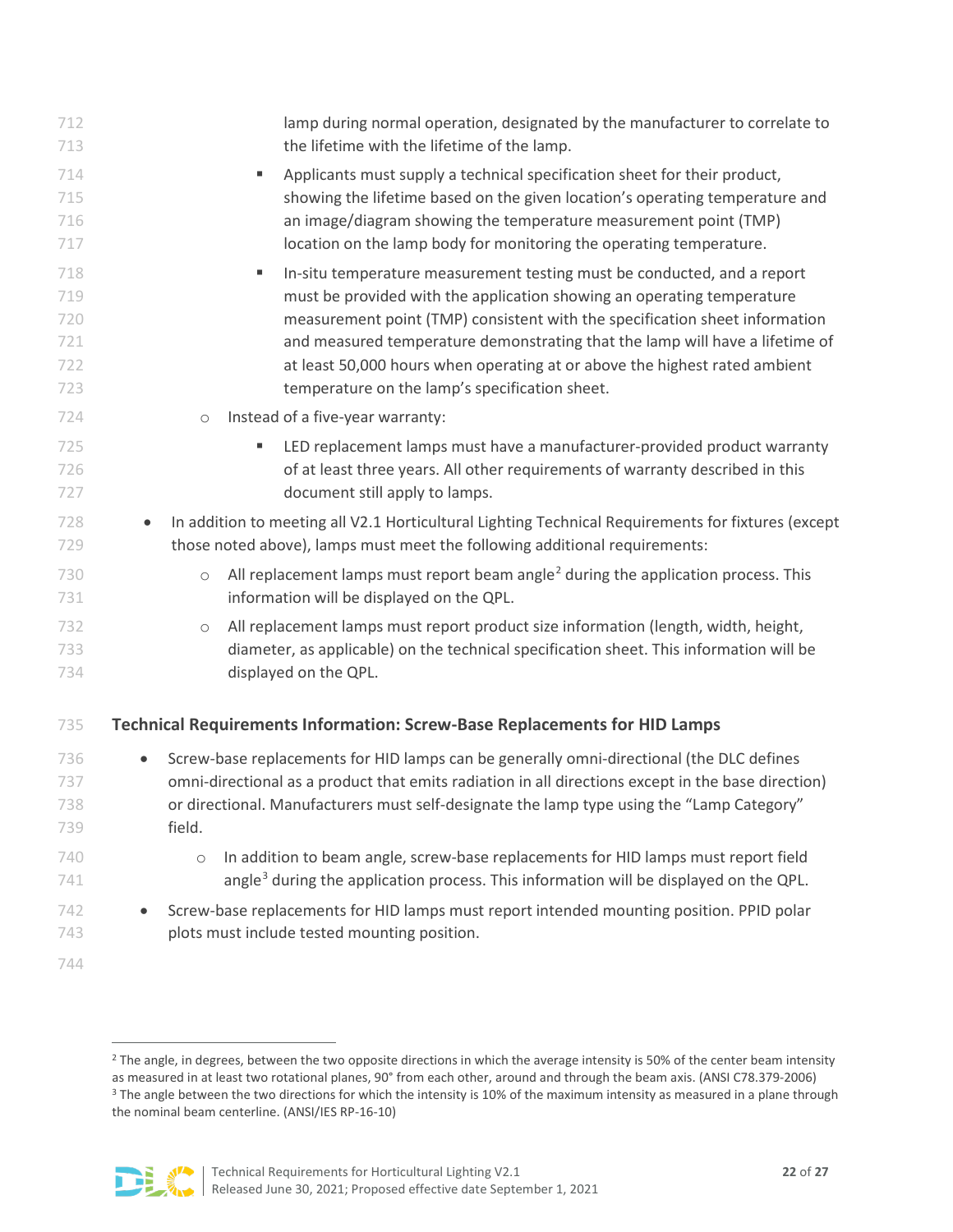| 745        | <b>QPL Listing Information: All Replacement Lamps</b>                                                                              |
|------------|------------------------------------------------------------------------------------------------------------------------------------|
| 746<br>747 | In addition to existing fields, replacement lamps will have the following information listed on the<br>Horticultural Lighting QPL: |
| 748        | "Lamp Category"                                                                                                                    |
| 749        | Options include: Linear Replacement Lamp; Screw-Base Replacements for HID Lamps -<br>$\circ$                                       |
| 750        | Omni-Directional; or Screw-Base Replacements for HID Lamps - Directional.                                                          |
| 751        | "Base Type"                                                                                                                        |
| 752        | Options include: G13, G5, FA8, E39, E40.<br>$\circ$                                                                                |
| 753        | "Product Size Information"                                                                                                         |
| 754        | Linear replacement lamps must complete the following fields on the application form:<br>$\bigcirc$                                 |
| 755        | "Nominal length (including pin bases)" and "diameter."                                                                             |
| 756        | Figure 1 shows dimensions of a typical linear replacement lamp that shall be                                                       |
| 757        | reported on the application form.                                                                                                  |
| 758        | Screw-base replacement lamps must complete the following fields on the application<br>$\circ$                                      |
| 759        | form: "length," "width," "height."                                                                                                 |
| 760        | Figure 2 shows dimensions of a typical screw-base replacement lamp that shall                                                      |
| 761        | be reported on the application form.                                                                                               |
| 762        | Width and height can be the same value if the lamp is round (sometimes<br>٠                                                        |
| 763        | referred to as "corn-cob style").                                                                                                  |
| 764        | If the lamp is not round (sometimes referred to as "paddle style"), width should<br>٠                                              |
| 765        | be the maximum dimension perpendicular to the screw base.                                                                          |
| 766        | "UL Type"                                                                                                                          |
| 767        | Options for Linear Replacement Lamps include: UL Type A, UL Type B, Dual Mode (UL<br>$\circ$                                       |
| 768        | Type AB), UL Type C.                                                                                                               |
| 769        | The only option for screw-base replacements for HID lamps is UL Type B.<br>$\circ$                                                 |
| 770        | "Reported Beam Angle"<br>٠                                                                                                         |
| 771        | "Reported Field Angle" (Screw-Base Replacements for HID Lamps only)<br>$\bullet$                                                   |
| 772        | "Intended Mounting" (Screw-Base Replacements for HID Lamps only)<br>٠                                                              |
| 773        | Options include: horizontal, vertical, or universal.<br>$\circ$                                                                    |
|            |                                                                                                                                    |



<span id="page-22-0"></span>**Figure 1:** Dimensions of linear replacement lamps to be reported on the application form.

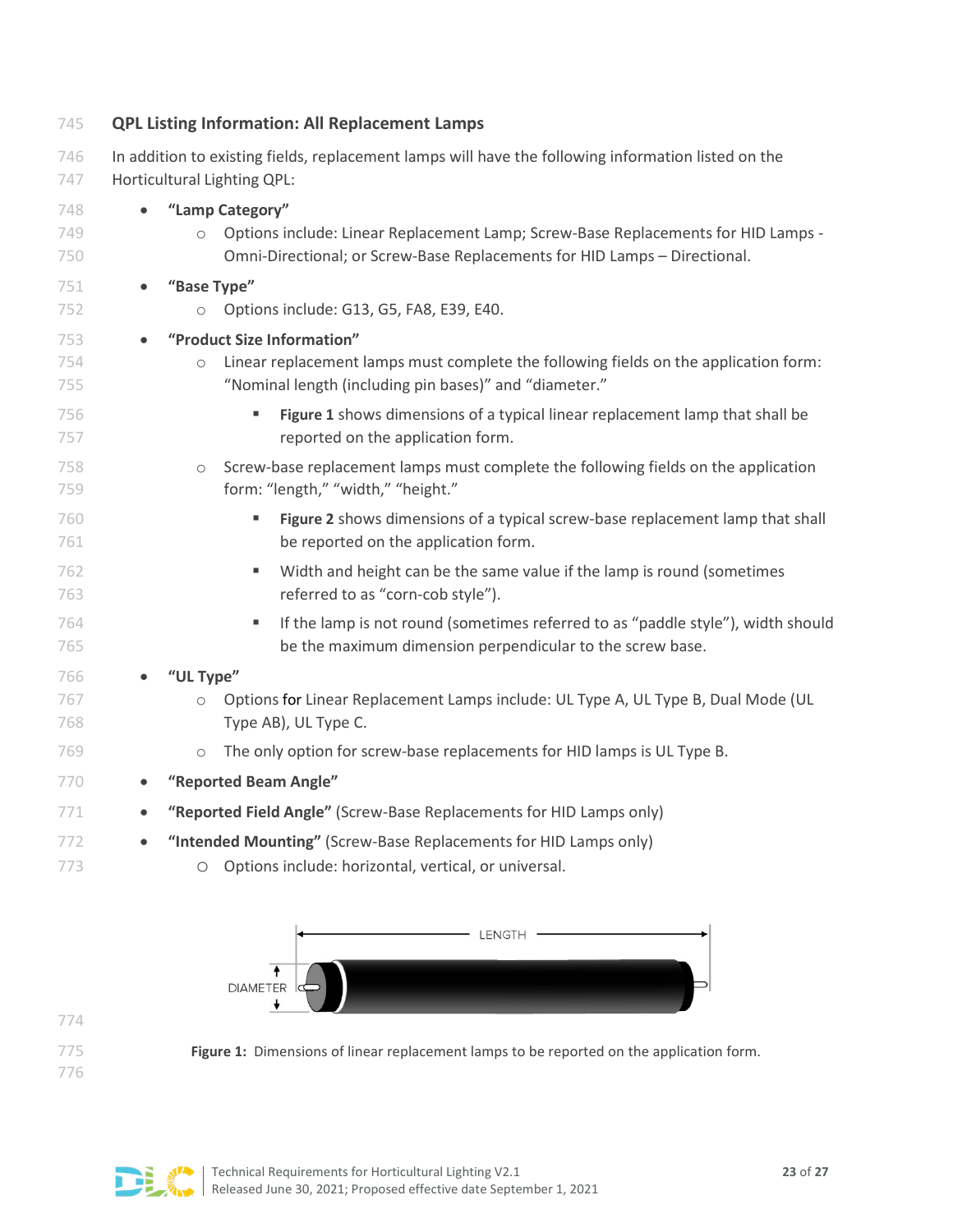

<span id="page-23-0"></span>778 **Figure 2**: Dimensions of screw-base replacement lamps to be reported on the application form ("corn-cob style" 779 example). If the lamp is not round, width should be the maximum dimension perpendicular to the screw base.

### 780 **Tolerances**

781 The DLC accepts measurement tolerances to most metrics listed in the Technical Requirements. Please

782 refer to **[Table 2](#page-23-1)** below for additional tolerance information.

<span id="page-23-1"></span>

777

#### 783 **Table 2: DLC Horticultural Lighting Technical Requirements Tolerances**

| <b>Parameter/Attribute/Metric</b>     | <b>V2.0 Tolerances</b>                 |
|---------------------------------------|----------------------------------------|
| <b>Photosynthetic Photon Efficacy</b> | $-5%$                                  |
| <b>Power Factor</b>                   | -3 percentage points                   |
| <b>Total Harmonic Distortion</b>      | +5 percentage points                   |
| <b>ISTMT Temperature Measurements</b> | 1.1°C or 0.4%, whichever is<br>greater |
| <b>LM-80 Drive Current</b>            | $-5%$                                  |

784

785 Tolerances are intended to account for all testing variation, rounding, and significant digits. The

786 requirement values and tolerances will be interpreted by DLC review staff as exact requirements. While

787 test labs will be expected to follow the requirements of their accreditation and relevant test standards,

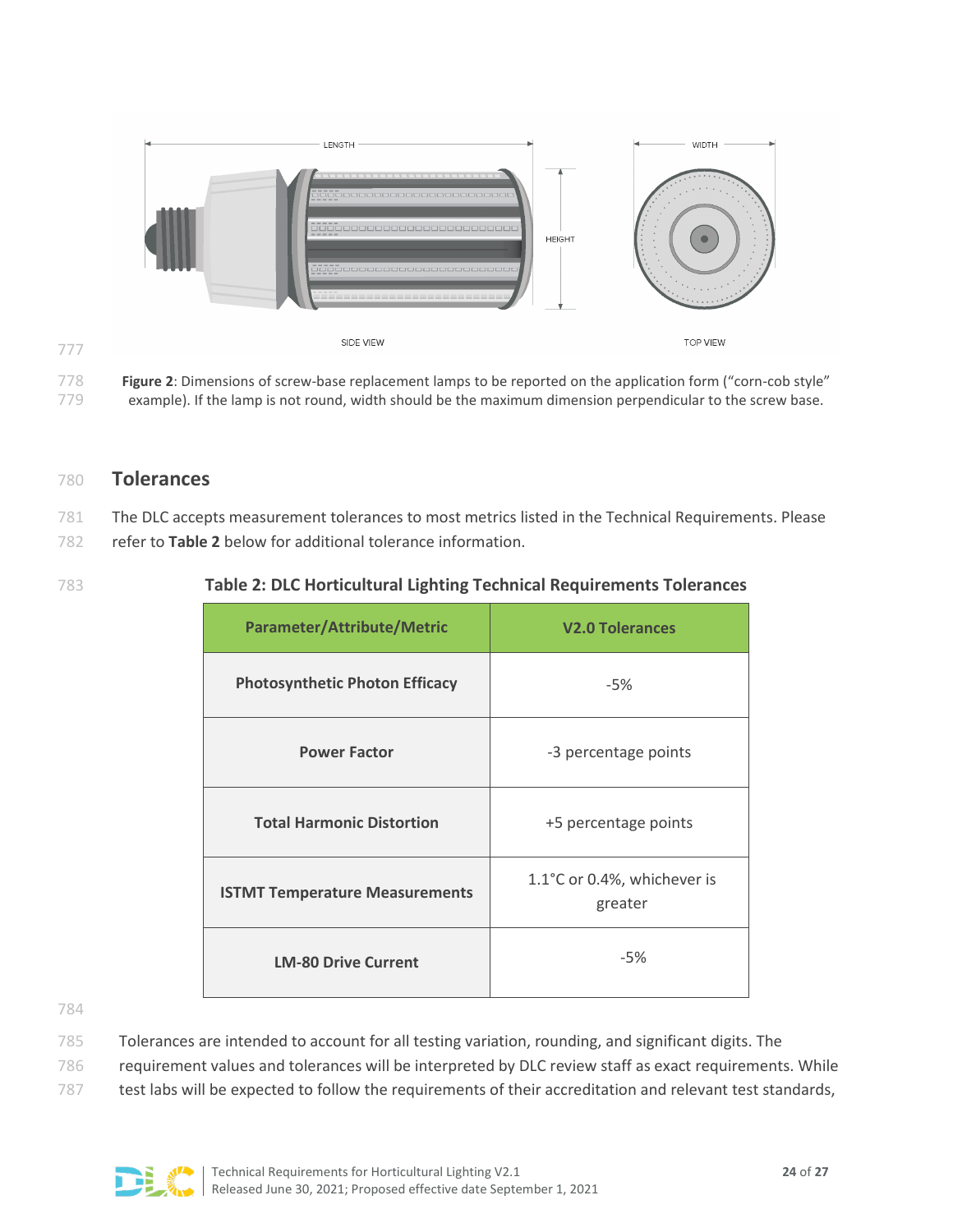- 788 DLC staff will not employ additional "rounding" to interpret values below the absolute thresholds as
- 789 passing. For example, if a horticultural lighting product is required to have a PPE of 1.9 with an efficacy
- 790 tolerance of -5%, any value for efficacy less than 1.81 will be interpreted as a failing value. It is the
- 791 applicant's responsibility to check all data presented in an application before submission to ensure
- 792 compliance with the DLC requirements.

# <sup>793</sup> **Supporting Documentation**

### 794 **Test Reports**

795 The DLC requires that all testing be conducted at appropriately accredited laboratories except where 796 noted otherwise. Specifically:

- 797 Testing of flux, intensity, and electrical characteristics must be conducted at laboratories that 798 are accredited to ISO 17025 and the appropriate reference test standard by accreditation bodies 799 that are signatories to the ILAC-MRA.
- 800 **b conducting whole-fixture performance testing must also follow the DLC** 801 [requirements for LM-79 labs.](https://www.designlights.org/default/assets/File/SSL/DLC-LM79-Testing-Lab-Requirements.pdf)
- 802 Labs conducting testing of device-level and/or fixture-level photon flux maintenance must also 803 **follow the [DLC requirements for LM-80/LM-84 labs.](https://www.designlights.org/solid-state-lighting/qualification-requirements/testing-lab-requirements/)**
- 804 Labs conducting *In-Situ Temperature Measurement Testing* (ISTMT) must meet at least one of 805 the following:
- 806 **o** Approved by OSHA as Nationally Recognized Testing Laboratories (NRTLs)
- 807 **b and Strate Approved through an OSHA NRTL data acceptance program or OSHA Satellite** 808 Notification and Acceptance Program (SNAP)
- 809 **component of ANSI/UL 1598 or CSA C22.2 No. 250.0-08, including Sections 19.7, 19.10-**810 16, by an accreditation organization that is an ILAC-MRA Signatory
- <span id="page-24-0"></span>811 **TM-33-18 Reporting and Photometric/Spectral Reporting Alternatives**

812 The DLC requires all applicants to submit accompanying .xml documents per ANSI/IES TM-33-18 for each 813 parent or single product to represent the spatial and spectral distribution of the tested fixture.

- 814 The .xml document must be based on measured data from an accredited lab, accompanying the 815 LM-79 testing requirements for spectral and spatial measurements.
- 816 The .xml document must include the spectral power distribution data, with an interval 817 resolution of 5nm or smaller over the photosynthetic and far-red range of wavelengths defined 818 by ANSI/ASABE S640 (400-800nm). The DLC also requires the distribution of photon flux per 819 bhoton wavelengths over the PBAR range (280-800nm) in the case that applicants provide  $PF_{PBAR}$ 820 and PE<sub>PBAR</sub> data. Spectral data in 1nm intervals are acceptable. The spectral measurement 821 represents the integrated flux in all directions from the fixture, without directional spectral 822 information. Per TM-33-18, the data is reported in W/nm, not spectral quantum distributions.

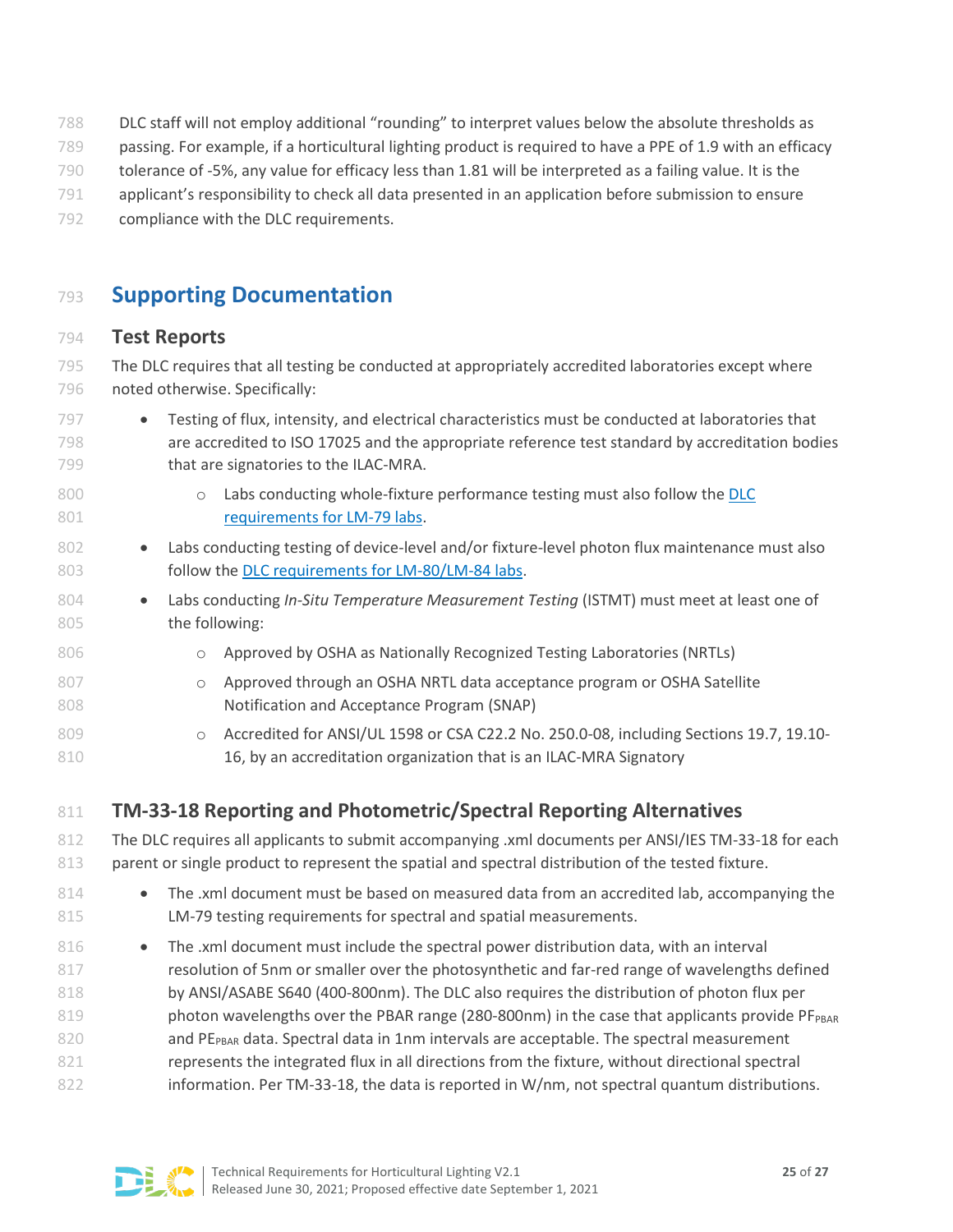| 823<br>824 | All DLC developed and interim manufacturer submitted SQD images will report in $\mu$ mol × s <sup>-1</sup> ×<br>$nm^{-1}$ .                                    |  |
|------------|----------------------------------------------------------------------------------------------------------------------------------------------------------------|--|
| 825        | The .xml document must also include the photosynthetic photon intensity distribution (PPID),<br>$\bullet$                                                      |  |
| 826        | reported in $\mu$ mol × s <sup>-1</sup> × sr <sup>-1</sup> , over the photosynthetic wavelengths defined by ANSI/ASABE S640                                    |  |
| 827        | (400-700nm). PPID is the distribution of photosynthetic photon intensity per unit solid angle                                                                  |  |
| 828        | leaving the fixture. Each measurement is integrated across the 400-700nm range leaving the                                                                     |  |
| 829        | fixture and contains no granular spectral distribution information (i.e. color over angle).                                                                    |  |
| 830        | TM-33 documents are separated into six elements: Version, Header, Luminaire, Equipment,<br>$\bullet$                                                           |  |
| 831        | Emitter, and Custom Data. In addition to all 'required' elements per TM-33-18, the following                                                                   |  |
| 832        | describes elements required by DLC for V2.0 compliance.                                                                                                        |  |
| 833        | <b>Header Element Required Fields</b><br>$\circ$                                                                                                               |  |
| 834        | Manufacturer<br>٠                                                                                                                                              |  |
| 835        | Laboratory<br>٠                                                                                                                                                |  |
| 836        | <b>Report Number</b><br>Ξ                                                                                                                                      |  |
| 837        | <b>Report Date</b><br>٠                                                                                                                                        |  |
| 838        | Luminaire Element Required Fields<br>$\circ$                                                                                                                   |  |
| 839        | <b>Dimensions</b><br>٠                                                                                                                                         |  |
| 840        | Shape<br>٠                                                                                                                                                     |  |
| 841        | <b>Number of Emitters</b><br>I.                                                                                                                                |  |
| 842        | <b>Emitter Element Required Fields</b><br>$\circlearrowright$                                                                                                  |  |
| 843        | Quantity<br>٠                                                                                                                                                  |  |
| 844        | Description<br>٠                                                                                                                                               |  |
| 845        | Input Wattage<br>٠                                                                                                                                             |  |
| 846        | Power Factor<br>٠                                                                                                                                              |  |
| 847        | Data Generation - Intensity Scaling element field shall be 'false'. Scaling with<br>٠                                                                          |  |
| 848        | respect to laboratory measurements will be not accepted. Angle interpolation                                                                                   |  |
| 849        | element must be 'true' or 'false', not blank.                                                                                                                  |  |
| 850        | Photon Data - Photon Intensity data fields shall include ONLY PPF (400-700 nm).<br>٠                                                                           |  |
| 851        | Photon Flux data field shall report ONLY PPF (400-700 nm).                                                                                                     |  |
| 852        | Spectral Data - Spectral Intensity shall be reported. Additionally, Emitter Name<br>٠                                                                          |  |
| 853        | is required for spectrally tunable products.                                                                                                                   |  |
| 854        | <b>Custom Data Element Required Fields</b><br>$\circlearrowright$                                                                                              |  |
| 855<br>856 | A custom data element called 'Radiant Power to PPF Scalar Multiplier' shall be<br>reported for the ratio of PPF to radiant watts within the PAR range (400-700 |  |
| 857        | nm). The 'Any Data' field shall describe this scalar multiplier. Unique Identifier                                                                             |  |
| 858        | data field must contain a Universally Unique Identifier (UUID), as defined by RFC                                                                              |  |
| 859        | 4122.                                                                                                                                                          |  |
| 860        | It is acceptable to report element fields described in TM-33-18 that are not detailed above. All<br>$\bullet$                                                  |  |
| 861        | data shall be reported to the number of decimal places per the V2.0 Horticultural Lighting                                                                     |  |
| 862        | <b>Technical Requirements.</b>                                                                                                                                 |  |